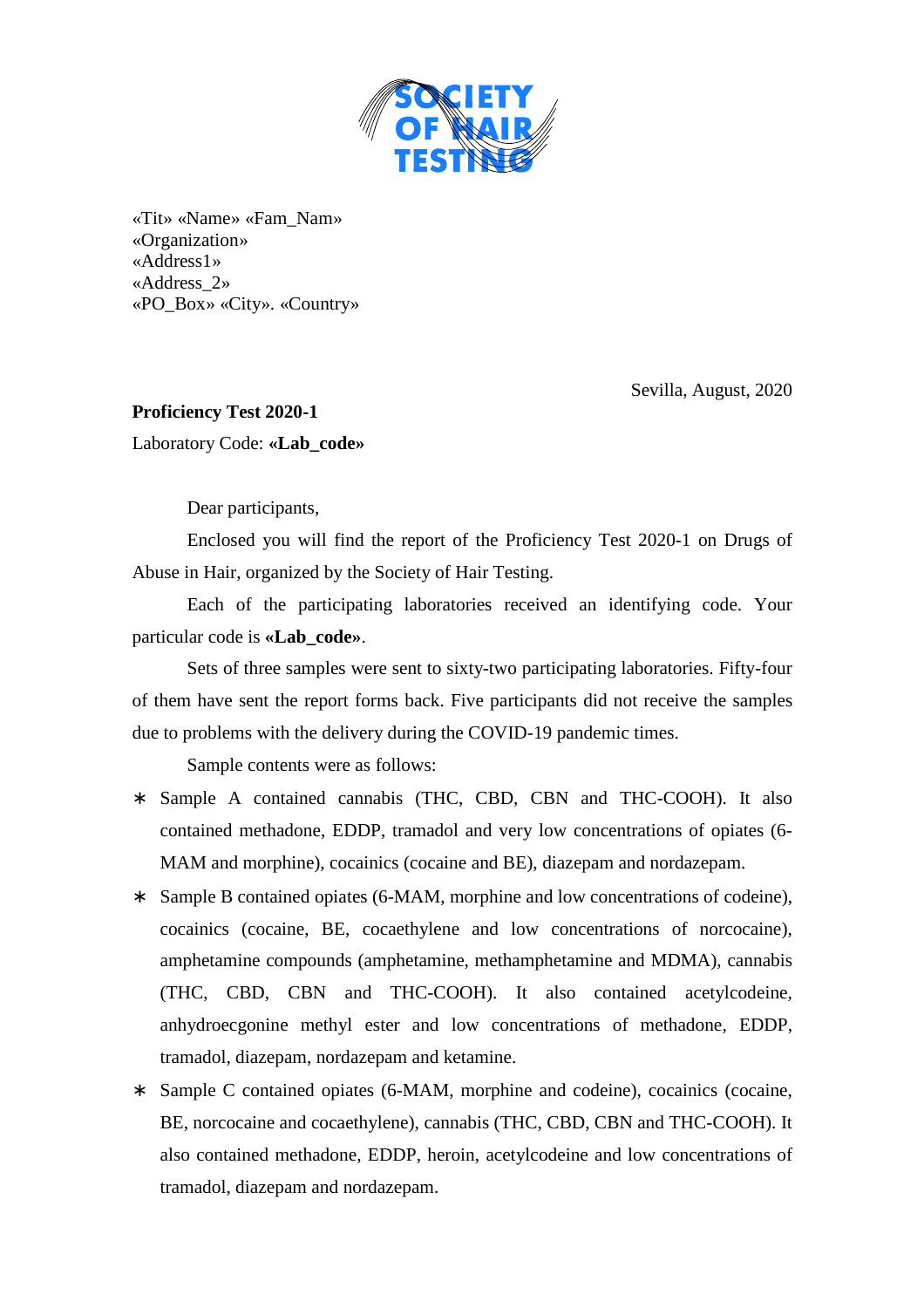## **Z-score**

Z-score has been calculated based on robust estimators (median instead of mean and interquartile instead of standard deviation).

Z-score has been calculated as follows:

 $Z\text{-score} = (x - \gamma) / IQR$ 

Where:

x: Concentration reported by the participant

χ: Median concentration obtained from the participating laboratories

IQR: Interquartile range: It is calculated as: Q3-Q1 (the upper quartile minus the lower quartile)

Q3: Third quartile (percentile 75)

Q1: First quartile (percentile 25)

## **Decision criteria**

The following criteria have been adopted: Satisfactory results: Z-score  $\leq \pm 2$ Questionable results:  $\pm 2 < Z$ -score  $\leq \pm 3$ Unsatisfactory results: Z-score  $\geq \pm 3$ 

Yours faithfully.

Carmen Jurado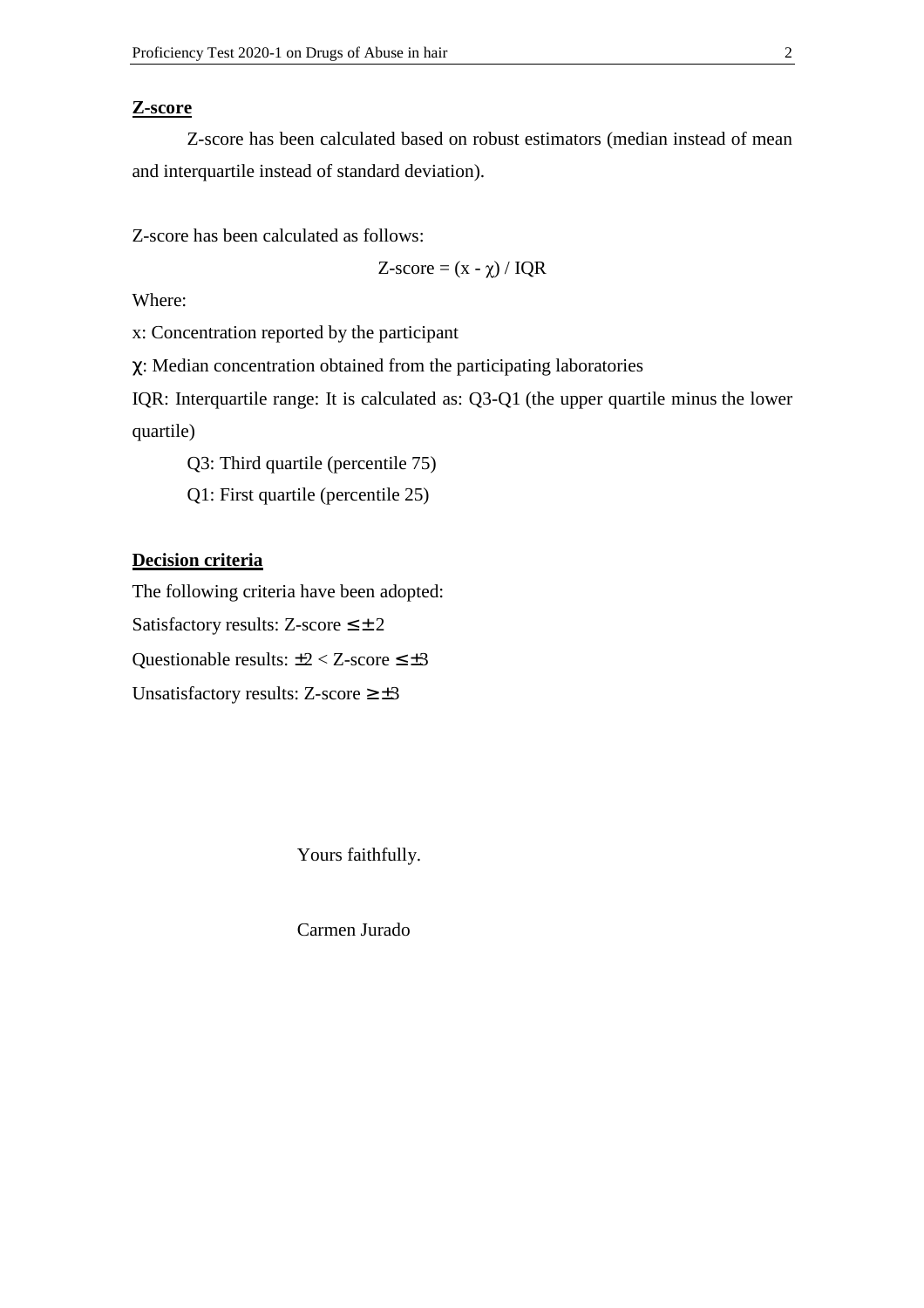## **QUALITATIVE RESULTS**

## Laboratory Code: **Lab**

|                   |   | Sample A |             | <b>Sample B</b>        |   |   |   | Sample C          |   |             |             |
|-------------------|---|----------|-------------|------------------------|---|---|---|-------------------|---|-------------|-------------|
| <b>Substances</b> | A | Т        | $\mathbf F$ | <b>Substances</b>      | A | т | F | <b>Substances</b> | A | Т           | $\mathbf F$ |
| <b>THC</b>        |   | P        |             | <b>MAM</b>             |   | P |   | <b>MAM</b>        |   | P           |             |
| THC-COOH          |   | P        |             | Morphine               |   | P |   | Morphine          |   | $\mathbf P$ |             |
| Methadone         |   | P        |             | Codeine <sup>1</sup>   |   | P |   | Codeine           |   | P           |             |
| Tramadol          |   | P        |             | Cocaine                |   | P |   | Cocaine           |   | P           |             |
|                   |   |          |             | BE                     |   | P |   | BE                |   | P           |             |
|                   |   |          |             | Amphetamine            |   | P |   | <b>THC</b>        |   | P           |             |
|                   |   |          |             | Methamphetamine        |   | P |   | THC-COOH          |   | P           |             |
|                   |   |          |             | <b>MDMA</b>            |   | P |   | Methadone         |   | P           |             |
|                   |   |          |             | <b>THC</b>             |   | P |   |                   |   |             |             |
|                   |   |          |             | THC-COOH               |   | P |   |                   |   |             |             |
|                   |   |          |             | Methadone <sup>2</sup> |   | P |   |                   |   |             |             |

1. The median concentration of codeine in Sample B is 0.10 ng/mg, which is lower than the cut-off proposed by SoHT (0.2 ng/mg).

2. The median concentration of Methadone in Sample B is 0.10 ng/mg, which is lower than the cutoff proposed by SoHT (0.2 ng/mg).

| <b>A:</b> Your answer   | <b>P</b> : Positive | <b>NR</b> : Not reported | <b>FN:</b> False Negative |
|-------------------------|---------------------|--------------------------|---------------------------|
| <b>T:</b> True answer   | N: Negative         | <b>NA</b> : Not analyzed | <b>FP:</b> False Positive |
| <b>F</b> : False answer |                     |                          |                           |

**Comments:** 

- Sample A contains low concentrations of MAM  $(0.07 \text{ ng/mg})$ , median conc.), morphine  $(0.05 \text{ m})$ ng/mg, median conc.), cocaine (0.07 ng/mg, median conc.), benzoylecgonine (0.09 ng/mg, median conc.), EDDP (0.02 ng/mg, median conc.), diazepam (0.01 ng/mg, median conc.), nordazepam (0.007 ng/mg, median conc.)
- Sample B contains norcocaine (0.03 ng/mg, median conc.), cocaethylene (0.05 ng/mg, median conc.) and low concentrations of EDDP (0.01 ng/mg, median conc.), tramadol (0.06 ng/mg, median conc.), diazepam (0.01 ng/mg, median conc.) and nordazepam (0.006 ng/mg, median conc.).
- Sample C contains norcocaine (0.16 ng/mg, median conc.), cocaethylene (0.13 ng/mg, median conc.) and low concentrations of EDDP (0.03 ng/mg, median conc.), tramadol (0.05 ng/mg, median conc.), diazepam (0.03 ng/mg, median conc.) and nordazepam (0.01 ng/mg, median conc.).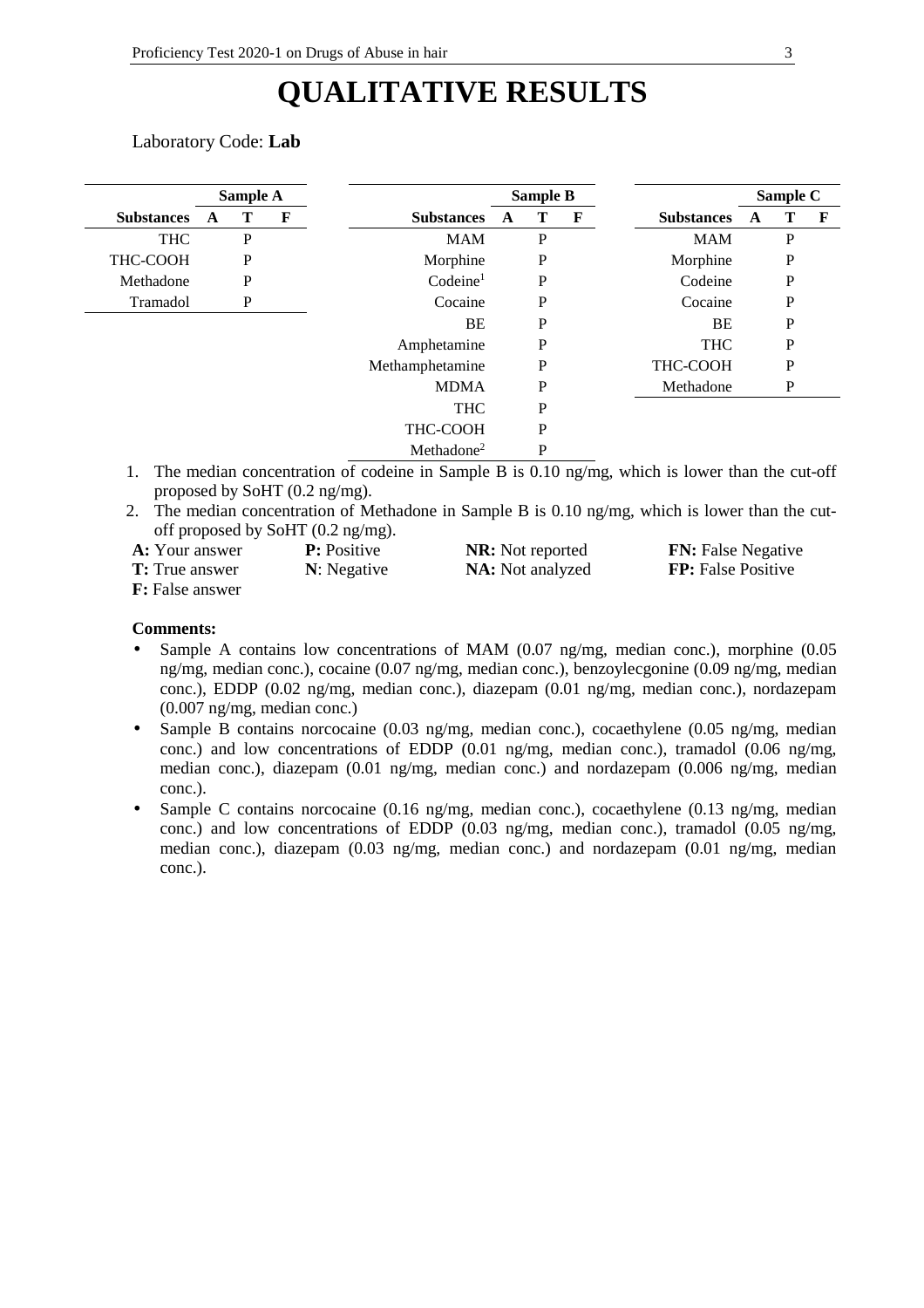21 0.33 2.57 22 0.27 1.70 25 0.27 1.76 26 0.07 -1.14 27 0.14 -0.17 28 0.11 -0.57 29 0.14 -0.21 30 0.06 -1.29 32 0.12 -0.46 33 0.17 0.29

36 P

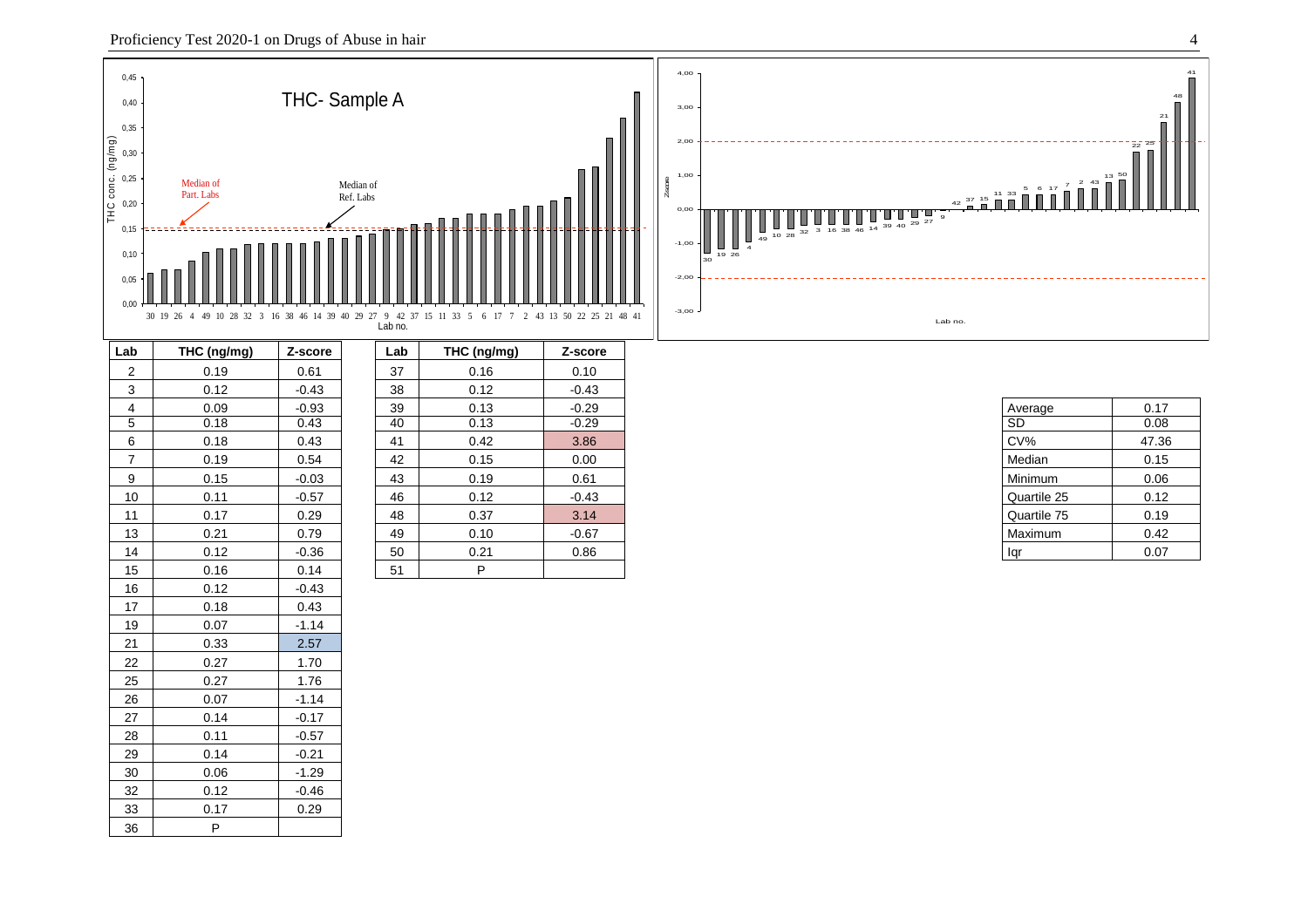

| Lab            | THC-COOOH (pg/mg) | Z-score |
|----------------|-------------------|---------|
| $\overline{2}$ | 0.32              | $-0.21$ |
| 6              | 0.17              | $-1.00$ |
| $\overline{7}$ | < 1.00            |         |
| 10             | 0.40              | 0.21    |
| 11             | < 0.50            |         |
| 16             | N                 |         |
| 19             | N                 |         |
| 24             | N                 |         |
| 29             | 0.43              | 0.37    |
| 30             | < 0.16            |         |
| 31             | 0.65              | 1.53    |
| 37             | 0.20              | $-0.84$ |
| 38             | N                 |         |
| 40             | 0.30              | $-0.32$ |
| 41             | N                 |         |
| 49             | 0.56              | 1.05    |
| 51             | U                 |         |

| Average     | 0,38  |
|-------------|-------|
| <b>SD</b>   | 0,16  |
| CV%         | 41,19 |
| Median      | 0,36  |
| Minimum     | 0,17  |
| Quartile 25 | 0,28  |
| Quartile 75 | 0,46  |
| Maximum     | 0,65  |
| lar         | 0.19  |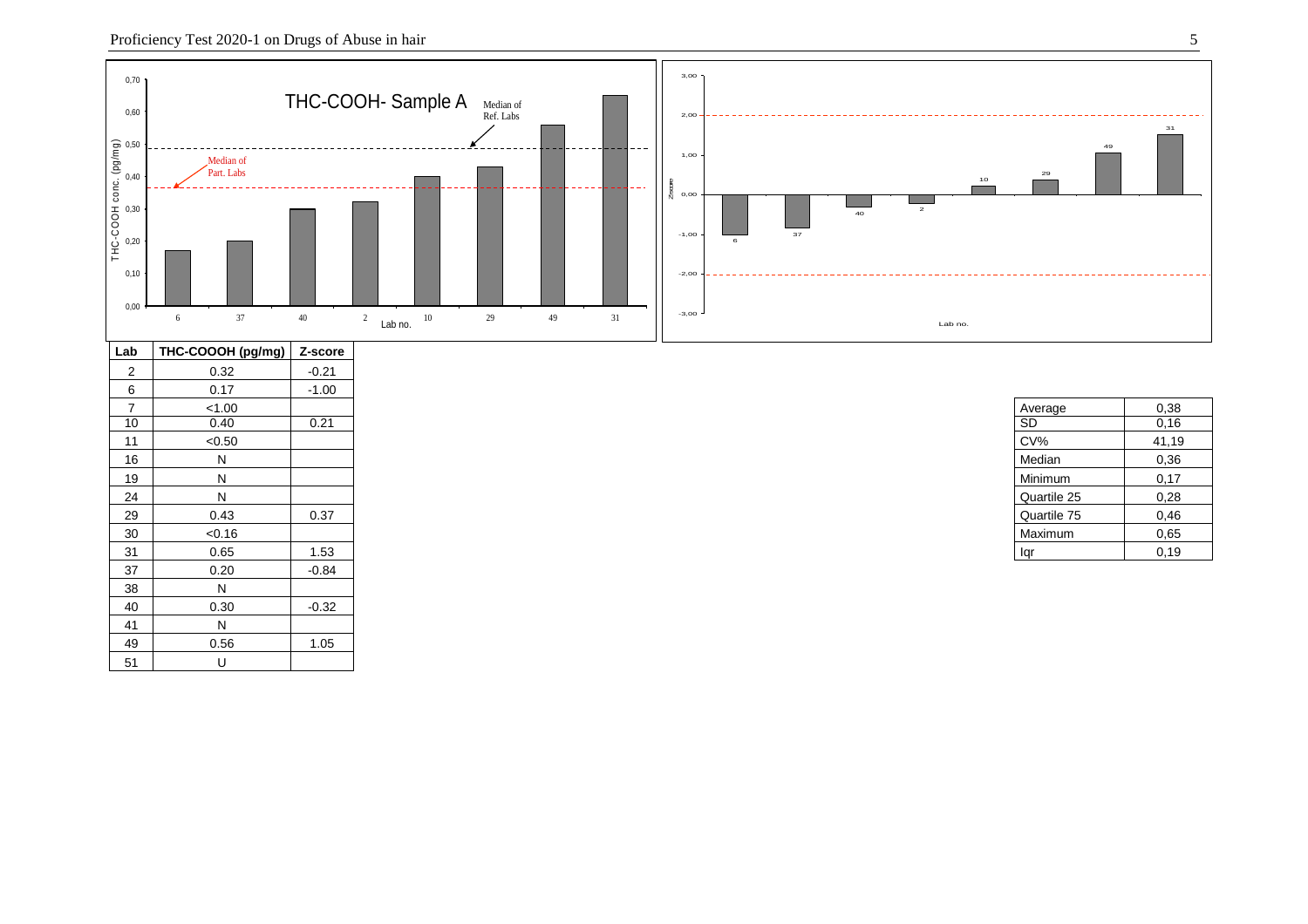



| Lab            | Methadone (ng/mg) | Z-score | Lab | Methadone               |
|----------------|-------------------|---------|-----|-------------------------|
| 1              | 0.18              | $-0.17$ | 33  | 0.29                    |
| $\overline{2}$ | 0.16              | $-0.28$ | 34  | Ν                       |
| 3              | 0.22              | 0.13    | 37  | N                       |
| $\overline{4}$ | 0.21              | 0.07    | 38  | $\overline{\mathsf{N}}$ |
| 5              | 0.37              | 1.13    | 39  | 0.12                    |
| 6              | 0.13              | $-0.47$ | 40  | 0.23                    |
| 7              | 0.16              | $-0.27$ | 41  | 0.38                    |
| 9              | 0.18              | $-0.13$ | 42  | N                       |
| 10             | 0.13              | $-0.47$ | 43  | 0.33                    |
| 11             | 0.14              | $-0.40$ | 44  | 0.25                    |
| 12             | 0.36              | 1.07    | 45  | N                       |
| 13             | N                 |         | 46  | 0.27                    |
| 14             | 0.16              | $-0.28$ | 47  | 0.30                    |
| 15             | 0.21              | 0.05    | 48  | 0.20                    |
| 16             | 0.20              | 0.00    | 49  | 0.14                    |
| 17             | N                 |         | 50  | 0.3'                    |
| 18             | 0.08              | $-0.77$ | 51  | U                       |
| 21             | 0.12              | $-0.54$ |     |                         |
| 22             | 0.34              | 0.93    |     |                         |
| 23             | N                 |         |     |                         |
| 25             | 0.16              | $-0.27$ |     |                         |
| 26             | N                 |         |     |                         |
| 27             | 0.20              | $-0.03$ |     |                         |
| 28             | 0.36              | 1.07    |     |                         |
| 30             | 0.10              | $-0.67$ |     |                         |
| 32             | 0.14              | $-0.42$ |     |                         |

| Lab            | Methadone (ng/mg) | Z-score | Lab | Methadone (ng/mg) | Z-score |
|----------------|-------------------|---------|-----|-------------------|---------|
|                | 0.18              | $-0.17$ | 33  | 0.29              | 0.60    |
| $\overline{2}$ | 0.16              | $-0.28$ | 34  | N                 |         |
| 3              | 0.22              | 0.13    | 37  | N                 |         |
| 4              | 0.21              | 0.07    | 38  | N                 |         |
| 5              | 0.37              | 1.13    | 39  | 0.12              | $-0.53$ |
| 6              | 0.13              | $-0.47$ | 40  | 0.23              | 0.20    |
| $\overline{7}$ | 0.16              | $-0.27$ | 41  | 0.38              | 1.20    |
| 9              | 0.18              | $-0.13$ | 42  | N                 |         |
| 10             | 0.13              | $-0.47$ | 43  | 0.33              | 0.87    |
| 11             | 0.14              | $-0.40$ | 44  | 0.25              | 0.33    |
| 12             | 0.36              | 1.07    | 45  | N                 |         |
| 13             | N                 |         | 46  | 0.27              | 0.47    |
| 14             | 0.16              | $-0.28$ | 47  | 0.30              | 0.67    |
| 15             | 0.21              | 0.05    | 48  | 0.20              | 0.00    |
| 16             | 0.20              | 0.00    | 49  | 0.14              | $-0.40$ |
| 17             | Ν                 |         | 50  | 0.31              | 0.73    |
| 18             | 0.08              | $-0.77$ | 51  | U                 |         |

| Average     | 0.22  |
|-------------|-------|
| <b>SD</b>   | 0.09  |
| CV%         | 39.98 |
| Median      | 0.20  |
| Minimum     | 0.08  |
| Quartile 25 | 0.14  |
| Quartile 75 | 0.29  |
| Maximum     | 0.38  |
| ar          | 0.15  |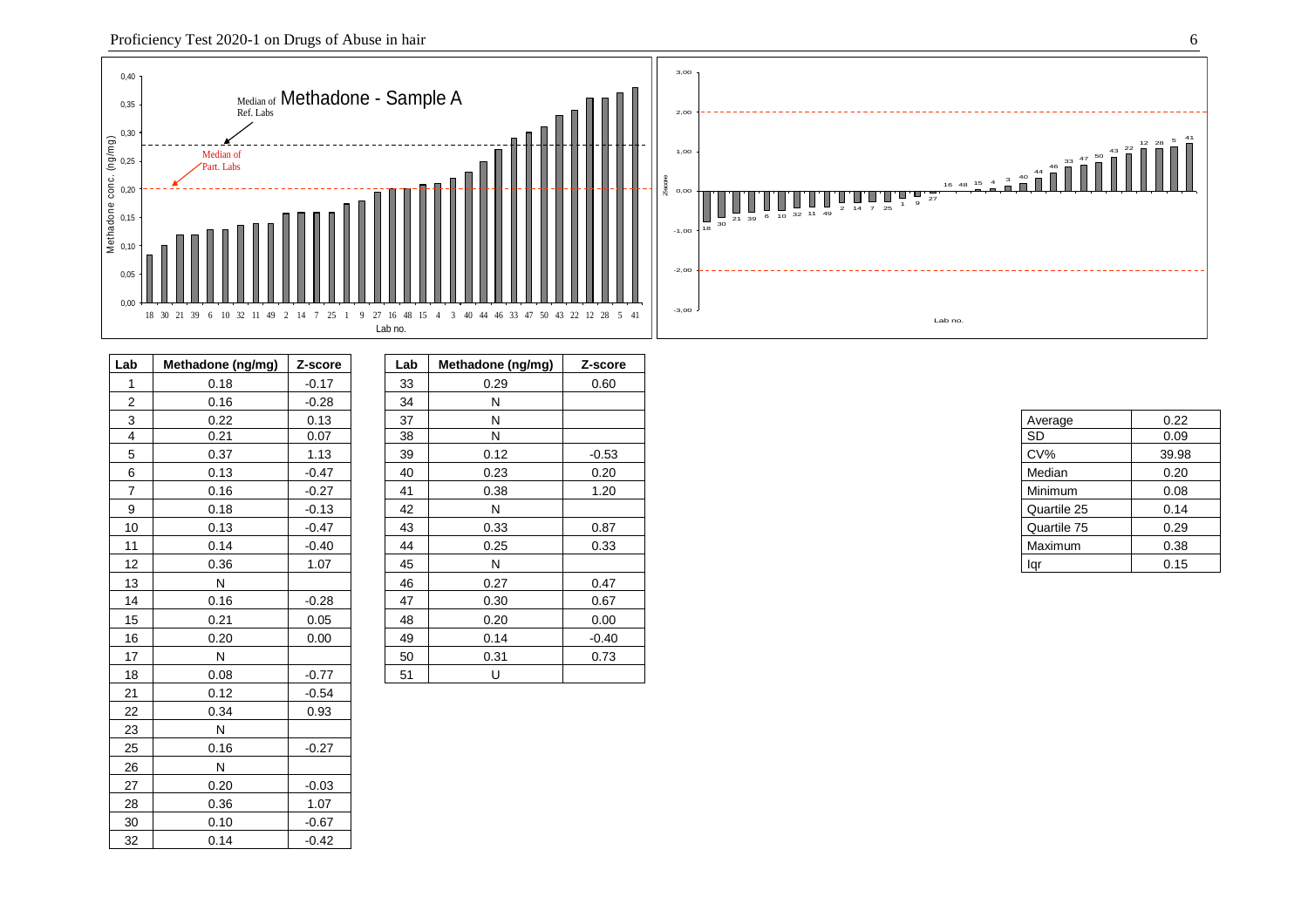

| $-$            | ן נשייישיין יישיייייייי | $   -$  | --- |              | $   -$  |
|----------------|-------------------------|---------|-----|--------------|---------|
| $\overline{1}$ | 0.19                    | 0.01    | 40  | 0.16         | $-0.43$ |
| $\overline{2}$ | 0.13                    | $-0.86$ | 42  | $\mathsf{N}$ |         |
| 3              | 0.17                    | $-0.29$ | 43  | 0.17         | $-0.29$ |
| $\overline{4}$ | 0.11                    | $-1.14$ | 45  | 0.22         | 0.43    |
| 5              | 0.29                    | 1.43    | 46  | 0.12         | $-1.00$ |
| 6              | 0.19                    | 0.00    | 47  | 0.25         | 0.86    |
| $\overline{7}$ | 0.32                    | 1.86    | 48  | 0.07         | $-1.71$ |
| 9              | 0.17                    | $-0.34$ | 51  | U            |         |
| 10             | 0.16                    | $-0.43$ |     |              |         |
| 11             | 0.21                    | 0.29    |     |              |         |
| 12             | 0.19                    | 0.00    |     |              |         |
| 14             | 0.21                    | 0.22    |     |              |         |
| 15             | 0.23                    | 0.59    |     |              |         |
| 16             | 0.20                    | 0.14    |     |              |         |
| 18             | 0.13                    | $-0.91$ |     |              |         |
| 20             | 0.16                    | $-0.43$ |     |              |         |
| 22             | 0.25                    | 0.83    |     |              |         |
| 25             | 0.18                    | $-0.14$ |     |              |         |
| 26             | P                       |         |     |              |         |
| 27             | P                       |         |     |              |         |
| 30             | 0.50                    | 4.43    |     |              |         |
| 32             | 0.13                    | $-0.84$ |     |              |         |
| 34             | ${\sf N}$               |         |     |              |         |
| 37             | 0.24                    | 0.71    |     |              |         |
| 38             | 0.23                    | 0.57    |     |              |         |
| 39             | 0.18                    | $-0.14$ |     |              |         |
|                |                         |         |     |              |         |

| ۱b | Tramadol (ng/mg) | Z-score | Lab | Tramadol (ng/mg) | Z-score |
|----|------------------|---------|-----|------------------|---------|
|    | 0.19             | 0.01    | 40  | 0.16             | $-0.43$ |
|    | 0.13             | $-0.86$ | 42  |                  |         |
|    | 0.17             | $-0.29$ | 43  | 0.17             | $-0.29$ |
|    | 0.11             | $-1.14$ | 45  | 0.22             | 0.43    |
|    | 0.29             | 1.43    | 46  | 0.12             | $-1.00$ |
|    | 0.19             | 0.00    | 47  | 0.25             | 0.86    |
|    | 0.32             | 1.86    | 48  | 0.07             | $-1.71$ |
|    | 0.17             | $-0.34$ | 51  |                  |         |
|    |                  |         |     |                  |         |

| Average     | 0.20  |
|-------------|-------|
| SD          | 0.08  |
| CV%         | 39.37 |
| Median      | 0.19  |
| Minimum     | 0.07  |
| Quartile 25 | 0.16  |
| Quartile 75 | 0.23  |
| Maximum     | 0.50  |
| 'ar         | 0.07  |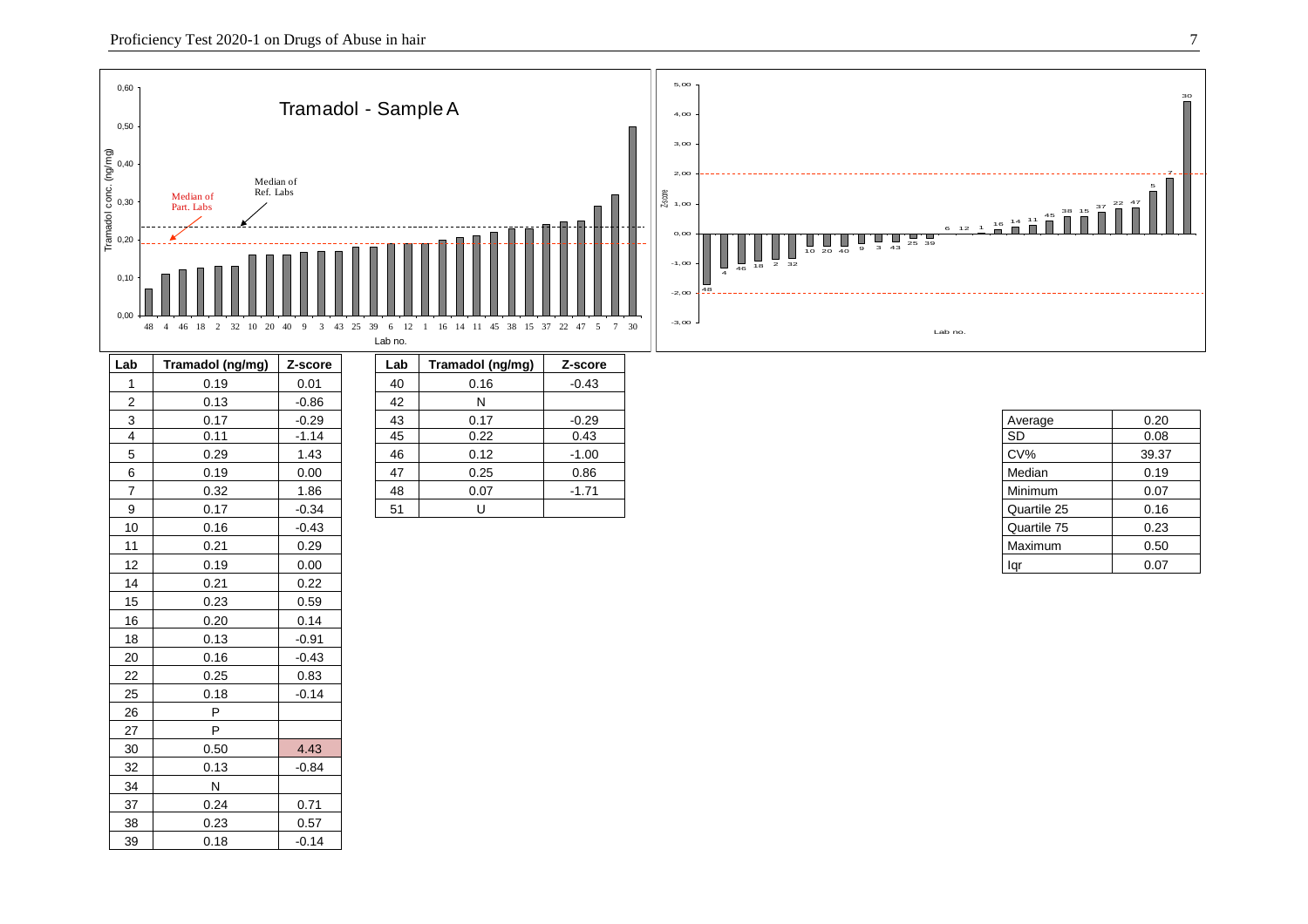

| Lab            | MAM (ng/mg) | Z-score | Lab | MAM (ng/mg) | Z-score |
|----------------|-------------|---------|-----|-------------|---------|
| $\mathbf{1}$   | 1.31        | $-0.08$ | 27  | 1.69        | 0.67    |
| $\overline{2}$ | 1.18        | $-0.33$ | 28  | 1.40        | 0.10    |
| 3              | 1.30        | $-0.10$ | 29  | 0.65        | $-1.38$ |
| 4              | 0.88        | $-0.92$ | 30  | 0.85        | $-0.98$ |
| 5              | 2.01        | 1.29    | 31  | 1.67        | 0.63    |
| 6              | 1.76        | 0.80    | 32  | 1.16        | $-0.37$ |
| $\overline{7}$ | 1.92        | 1.12    | 33  | 1.20        | $-0.29$ |
| 8              | 0.91        | $-0.86$ | 34  | 1.91        | 1.10    |
| 9              | 1.36        | 0.01    | 36  | 1.55        | 0.39    |
| 10             | 1.10        | $-0.49$ | 37  | 1.11        | $-0.47$ |
| 11             | 1.02        | $-0.65$ | 38  | 1.30        | $-0.10$ |
| 12             | 1.34        | $-0.02$ | 39  | 1.40        | 0.10    |
| 13             | 1.06        | $-0.58$ | 40  | 1.66        | 0.61    |
| 14             | 1.15        | $-0.39$ | 41  | 2.78        | 2.80    |
| 15             | 1.24        | $-0.23$ | 42  | 2.58        | 2.41    |
| 16             | 0.90        | $-0.88$ | 43  | 1.33        | $-0.04$ |
| 17             | 2.57        | 2.39    | 44  | 1.62        | 0.54    |
| 18             | 1.03        | $-0.63$ | 45  | 1.56        | 0.41    |
| 19             | 0.80        | $-1.08$ | 46  | 1.64        | 0.57    |
| 20             | 1.52        | 0.33    | 47  | 2.27        | 1.80    |
| 21             | 1.35        | 0.00    | 48  | 1.57        | 0.43    |
| 22             | 2.04        | 1.35    | 49  | 1.19        | $-0.31$ |
| 23             | 1.54        | 0.37    | 50  | 1.36        | 0.02    |
| 24             | 1.19        | $-0.31$ | 51  | P           |         |
| 25             | 1.87        | 1.02    |     |             |         |
| 26             | 0.90        | $-0.88$ |     |             |         |

| Lab | MAM (ng/mg) | Z-score |
|-----|-------------|---------|
| 27  | 1.69        | 0.67    |
| 28  | 1.40        | 0.10    |
| 29  | 0.65        | $-1.38$ |
| 30  | 0.85        | $-0.98$ |
| 31  | 1.67        | 0.63    |
| 32  | 1.16        | $-0.37$ |
| 33  | 1.20        | $-0.29$ |
| 34  | 1.91        | 1.10    |
| 36  | 1.55        | 0.39    |
| 37  | 1.11        | $-0.47$ |
| 38  | 1.30        | $-0.10$ |
| 39  | 1.40        | 0.10    |
| 40  | 1.66        | 0.61    |
| 41  | 2.78        | 2.80    |
| 42  | 2.58        | 2.41    |
| 43  | 1.33        | $-0.04$ |
| 44  | 1.62        | 0.54    |
| 45  | 1.56        | 0.41    |
| 46  | 1.64        | 0.57    |
| 47  | 2.27        | 1.80    |
| 48  | 1.57        | 0.43    |
| 49  | 1.19        | $-0.31$ |
| 50  | 1.36        | 0.02    |
| 51  | P           |         |

| Average     | 1.44  |
|-------------|-------|
| SD          | 0.47  |
| CV%         | 32.28 |
| Median      | 1.35  |
| Minimum     | 0.65  |
| Quartile 25 | 1.15  |
| Quartile 75 | 1.66  |
| Maximum     | 2.78  |
| laı         | 0.51  |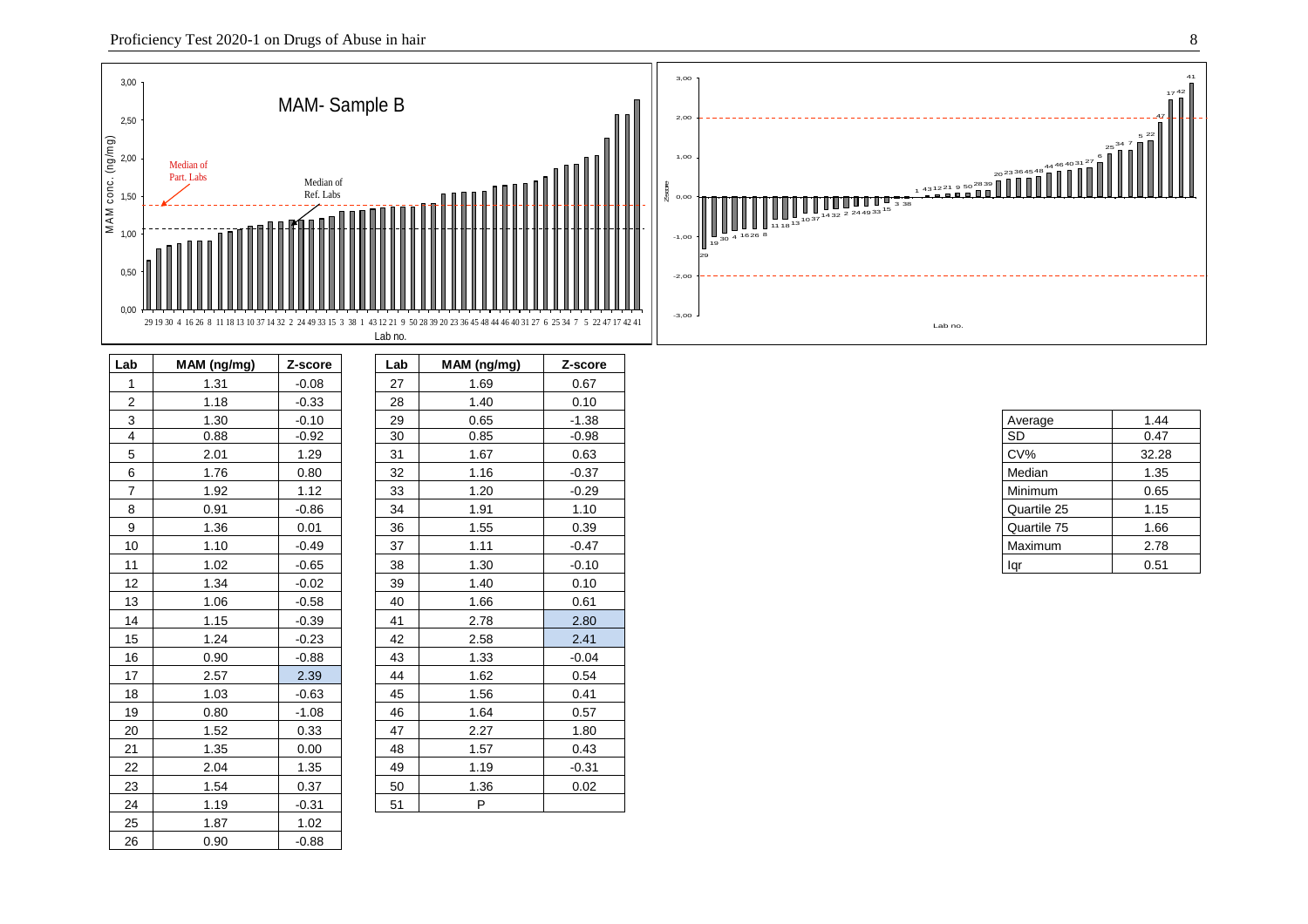

| Lab            | Morphine (ng/mg) | Z-score | Lab | Morphine (ng/mg) | Z-score |
|----------------|------------------|---------|-----|------------------|---------|
| $\mathbf 1$    | 0.40             | 0.44    | 27  | 0.45             | 0.74    |
| 2              | 0.60             | 1.67    | 28  | 0.33             | 0.00    |
| 3              | 0.28             | $-0.31$ | 29  | 0.23             | $-0.64$ |
| $\overline{4}$ | 0.23             | $-0.63$ | 30  | 0.20             | $-0.81$ |
| 5              | 0.43             | 0.63    | 31  | 0.40             | 0.44    |
| 6              | 0.41             | 0.50    | 32  | 0.25             | $-0.48$ |
| $\overline{7}$ | 0.33             | 0.00    | 33  | 0.30             | $-0.19$ |
| 8              | ${\sf N}$        |         | 34  | 0.54             | 1.34    |
| 9              | 0.30             | $-0.17$ | 36  | 0.36             | 0.19    |
| 10             | 0.25             | $-0.50$ | 37  | 0.35             | 0.13    |
| 11             | 0.30             | $-0.19$ | 38  | 0.25             | $-0.50$ |
| 12             | 0.34             | 0.06    | 39  | 0.21             | $-0.75$ |
| 13             | ${\sf N}$        |         | 40  | 0.21             | $-0.75$ |
| 14             | 0.29             | $-0.25$ | 41  | 1.47             | 7.13    |
| 15             | 0.36             | 0.16    | 42  | 0.44             | 0.69    |
| 16             | 0.30             | $-0.19$ | 43  | 0.52             | 1.19    |
| 17             | 1.54             | 7.56    | 44  | 0.38             | 0.34    |
| 18             | 0.06             | $-1.72$ | 45  | 0.34             | 0.06    |
| 19             | 0.20             | $-0.81$ | 46  | 0.31             | $-0.13$ |
| 20             | 0.36             | 0.19    | 47  | 0.53             | 1.25    |
| 21             | 0.21             | $-0.74$ | 48  | 0.26             | $-0.44$ |
| 22             | 0.41             | 0.50    | 49  | 0.25             | $-0.50$ |
| 23             | 0.65             | 2.00    | 50  | 0.22             | $-0.69$ |
| 24             | 0.44             | 0.69    | 51  | U                |         |
| 25             | 0.33             | 0.00    |     |                  |         |
| 26             | 0.20             | $-0.81$ |     |                  |         |

| Lab | Morphine (ng/mg) | Z-score |
|-----|------------------|---------|
| 27  | 0.45             | 0.74    |
| 28  | 0.33             | 0.00    |
| 29  | 0.23             | $-0.64$ |
| 30  | 0.20             | $-0.81$ |
| 31  | 0.40             | 0.44    |
| 32  | 0.25             | $-0.48$ |
| 33  | 0.30             | $-0.19$ |
| 34  | 0.54             | 1.34    |
| 36  | 0.36             | 0.19    |
| 37  | 0.35             | 0.13    |
| 38  | 0.25             | $-0.50$ |
| 39  | 0.21             | $-0.75$ |
| 40  | 0.21             | $-0.75$ |
| 41  | 1.47             | 7.13    |
| 42  | 0.44             | 0.69    |
| 43  | 0.52             | 1.19    |
| 44  | 0.38             | 0.34    |
| 45  | 0.34             | 0.06    |
| 46  | 0.31             | $-0.13$ |
| 47  | 0.53             | 1.25    |
| 48  | 0.26             | $-0.44$ |
| 49  | 0.25             | $-0.50$ |
| 50  | 0.22             | $-0.69$ |
| 51  | U                |         |

| Average     | 0.38  |
|-------------|-------|
| SD          | 0.26  |
| CV%         | 68.48 |
| Median      | 0.33  |
| Minimum     | 0.06  |
| Quartile 25 | 0.25  |
| Quartile 75 | 0.41  |
| Maximum     | 1.54  |
| laı         | 0.16  |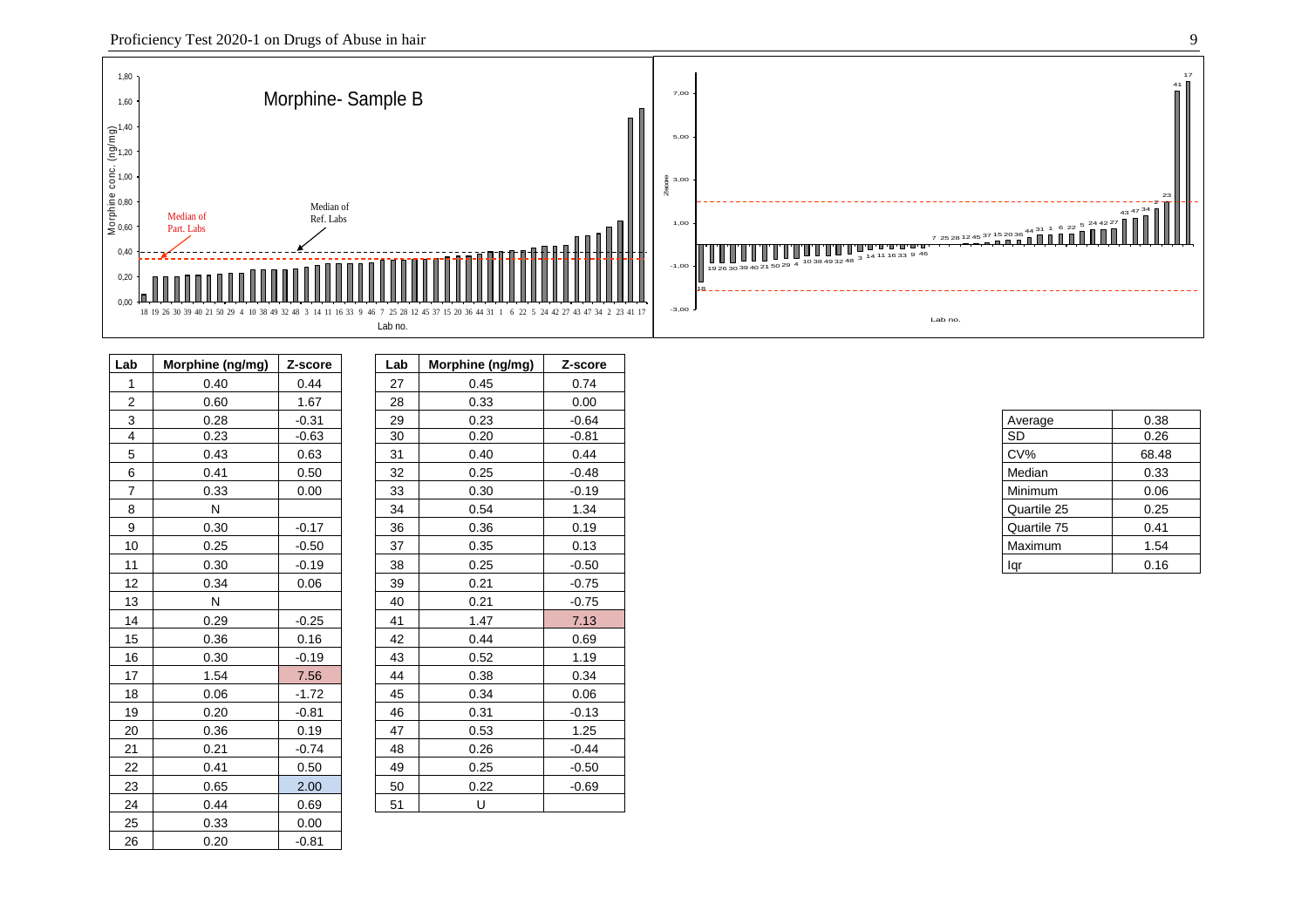![](_page_9_Figure_0.jpeg)

![](_page_9_Figure_1.jpeg)

| Lab            | Codeine (ng/mg) | Z-score | Lab | Codeine (ng/mg) | Z-score |
|----------------|-----------------|---------|-----|-----------------|---------|
| $\mathbf{1}$   | 0.11            | 0.35    | 27  | 0.11            | 0.23    |
| $\overline{2}$ | N               |         | 28  | 0.09            | $-0.25$ |
| 3              | 0.08            | $-0.50$ | 29  | N               |         |
| 4              | 0.06            | $-1.08$ | 30  | < 0.10          |         |
| 5              | 0.13            | 0.75    | 31  | 0.16            | 1.50    |
| 6              | 0.10            | 0.00    | 32  | 0.06            | $-1.03$ |
| $\overline{7}$ | 0.10            | $-0.03$ | 33  | 0.08            | $-0.50$ |
| 8              | $\mathsf{N}$    |         | 34  | 0.10            | 0.03    |
| 9              | 0.08            | $-0.43$ | 36  | P               |         |
| 10             | 0.09            | $-0.25$ | 37  | 0.09            | $-0.25$ |
| 11             | 0.10            | 0.00    | 38  | N               |         |
| 12             | 0.16            | 1.50    | 39  | 0.09            | $-0.25$ |
| 13             | N               |         | 40  | 0.10            | 0.00    |
| 14             | 0.07            | $-0.63$ | 41  | 0.54            | 11.00   |
| 15             | 0.08            | $-0.43$ | 42  | 0.11            | 0.25    |
| 16             | 0.10            | 0.00    | 43  | 0.10            | 0.00    |
| 17             | 0.56            | 11.50   | 44  | 0.14            | 0.98    |
| 18             | N               |         | 45  | 0.05            | $-1.25$ |
| 19             | N               |         | 46  | 0.10            | 0.00    |
| 20             | 0.10            | 0.00    | 47  | 0.15            | 1.33    |
| 21             | 0.07            | $-0.68$ | 48  | 0.18            | 2.00    |
| 22             | 0.16            | 1.50    | 49  | 0.07            | $-0.75$ |
| 23             | N               |         | 50  | 0.04            | $-1.43$ |
| 24             | 0.12            | 0.50    | 51  | U               |         |
| 25             | N               |         |     |                 |         |
| 26             | N               |         |     |                 |         |
|                |                 |         |     |                 |         |

| Lab | Codeine (ng/mg) | Z-score |
|-----|-----------------|---------|
| 27  | 0.11            | 0.23    |
| 28  | 0.09            | $-0.25$ |
| 29  | N               |         |
| 30  | < 0.10          |         |
| 31  | 0.16            | 1.50    |
| 32  | 0.06            | $-1.03$ |
| 33  | 0.08            | $-0.50$ |
| 34  | 0.10            | 0.03    |
| 36  | P               |         |
| 37  | 0.09            | $-0.25$ |
| 38  | N               |         |
| 39  | 0.09            | $-0.25$ |
| 40  | 0.10            | 0.00    |
| 41  | 0.54            | 11.00   |
| 42  | 0.11            | 0.25    |
| 43  | 0.10            | 0.00    |
| 44  | 0.14            | 0.98    |
| 45  | 0.05            | $-1.25$ |
| 46  | 0.10            | 0.00    |
| 47  | 0.15            | 1.33    |
| 48  | 0.18            | 2.00    |
| 49  | 0.07            | $-0.75$ |
| 50  | 0.04            | $-1.43$ |
| 51  | U               |         |

| Average     | 0.13  |
|-------------|-------|
| SD          | 0.11  |
| CV%         | 84.56 |
| Median      | 0.10  |
| Minimum     | 0.04  |
| Quartile 25 | 0.08  |
| Quartile 75 | 0.12  |
| Maximum     | 0.56  |
| <b>ar</b>   | 0.04  |

concentration is below the cut-off proposed by SoHT (0.20 ng/mg)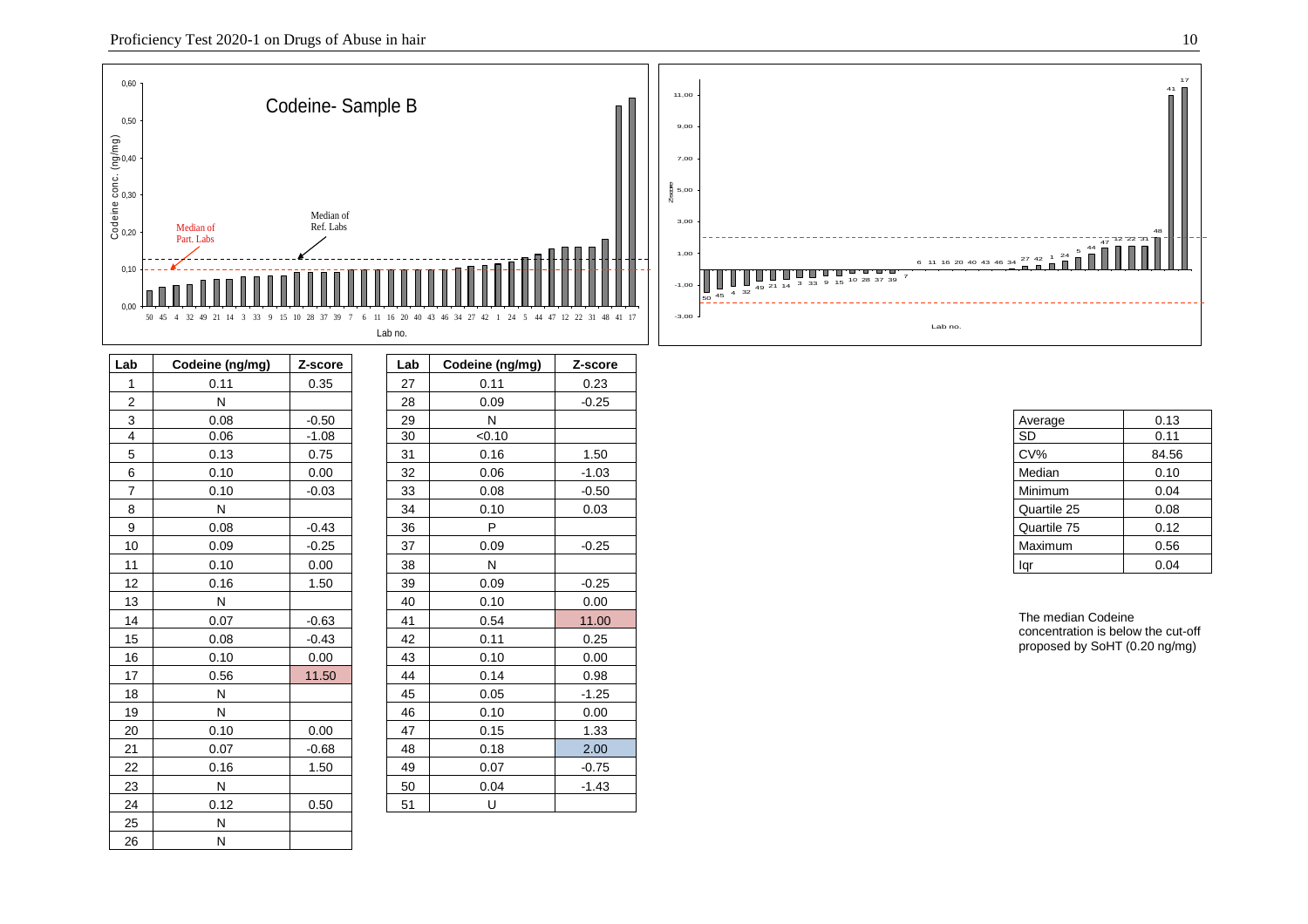![](_page_10_Figure_0.jpeg)

![](_page_10_Figure_1.jpeg)

| Cocaine (ng/mg) | Z-score                                                                                                       |                                                                                                                | Cocaine (ng/mg)                                     | Z-score                                                                              |
|-----------------|---------------------------------------------------------------------------------------------------------------|----------------------------------------------------------------------------------------------------------------|-----------------------------------------------------|--------------------------------------------------------------------------------------|
| 1.40            | $-0.40$                                                                                                       | 28                                                                                                             | 1.94                                                | 0.38                                                                                 |
| 0.94            | $-1.08$                                                                                                       | 29                                                                                                             | 1.58                                                | $-0.14$                                                                              |
| 1.40            | $-0.41$                                                                                                       | 30                                                                                                             | 1.05                                                | $-0.91$                                                                              |
| 1.50            | $-0.26$                                                                                                       | $\overline{31}$                                                                                                | 2.27                                                | 0.86                                                                                 |
| 2.50            | 1.19                                                                                                          | 32                                                                                                             | 1.36                                                | $-0.46$                                                                              |
| 1.70            | 0.03                                                                                                          | 33                                                                                                             | 1.40                                                | $-0.41$                                                                              |
| 2.81            | 1.64                                                                                                          | 34                                                                                                             | 1.77                                                | 0.13                                                                                 |
| 11.00           | 13.51                                                                                                         | 35                                                                                                             | 1.60                                                | $-0.12$                                                                              |
| 1.51            | $-0.24$                                                                                                       | 36                                                                                                             | 1.80                                                | 0.17                                                                                 |
| 1.10            | $-0.84$                                                                                                       | 37                                                                                                             | 1.28                                                | $-0.58$                                                                              |
|                 |                                                                                                               | 38                                                                                                             |                                                     | $-0.84$                                                                              |
|                 |                                                                                                               |                                                                                                                |                                                     | $-0.41$                                                                              |
| 1.47            |                                                                                                               | 40                                                                                                             | 1.60                                                | $-0.12$                                                                              |
|                 |                                                                                                               | 41                                                                                                             |                                                     | 7.62                                                                                 |
|                 |                                                                                                               | 42                                                                                                             |                                                     | 0.12                                                                                 |
| 1.70            | 0.03                                                                                                          | 43                                                                                                             | 2.79                                                | 1.61                                                                                 |
|                 |                                                                                                               |                                                                                                                |                                                     | 0.73                                                                                 |
|                 |                                                                                                               |                                                                                                                |                                                     | 1.30                                                                                 |
|                 | $-0.99$                                                                                                       | 46                                                                                                             |                                                     | $-0.23$                                                                              |
|                 |                                                                                                               |                                                                                                                |                                                     | 1.23                                                                                 |
|                 |                                                                                                               |                                                                                                                |                                                     | 0.10                                                                                 |
|                 |                                                                                                               |                                                                                                                |                                                     | 0.12                                                                                 |
|                 |                                                                                                               |                                                                                                                |                                                     | 0.68                                                                                 |
|                 |                                                                                                               |                                                                                                                | P                                                   |                                                                                      |
|                 | $-1.13$                                                                                                       |                                                                                                                |                                                     |                                                                                      |
|                 |                                                                                                               |                                                                                                                |                                                     |                                                                                      |
|                 | 1.23<br>>1.00<br>1.22<br>1.78<br>2.78<br>1.80<br>1.00<br>1.87<br>0.67<br>2.32<br>2.06<br>1.19<br>0.90<br>1.66 | $-0.65$<br>$-0.31$<br>$-0.66$<br>0.15<br>1.59<br>0.17<br>0.28<br>$-1.46$<br>0.93<br>0.55<br>$-0.71$<br>$-0.03$ | Lab<br>39<br>44<br>45<br>47<br>48<br>49<br>50<br>51 | 1.10<br>1.40<br>6.94<br>1.76<br>2.19<br>2.58<br>1.52<br>2.53<br>1.75<br>1.76<br>2.15 |

| Lab | Cocaine (ng/mg) | Z-score |
|-----|-----------------|---------|
| 28  | 1.94            | 0.38    |
| 29  | 1.58            | $-0.14$ |
| 30  | 1.05            | $-0.91$ |
| 31  | 2.27            | 0.86    |
| 32  | 1.36            | $-0.46$ |
| 33  | 1.40            | $-0.41$ |
| 34  | 1.77            | 0.13    |
| 35  | 1.60            | $-0.12$ |
| 36  | 1.80            | 0.17    |
| 37  | 1.28            | $-0.58$ |
| 38  | 1.10            | $-0.84$ |
| 39  | 1.40            | $-0.41$ |
| 40  | 1.60            | $-0.12$ |
| 41  | 6.94            | 7.62    |
| 42  | 1.76            | 0.12    |
| 43  | 2.79            | 1.61    |
| 44  | 2.19            | 0.73    |
| 45  | 2.58            | 1.30    |
| 46  | 1.52            | $-0.23$ |
| 47  | 2.53            | 1.23    |
| 48  | 1.75            | 0.10    |
| 49  | 1.76            | 0.12    |
| 50  | 2.15            | 0.68    |
| 51  | P               |         |

| Average     | 1.99  |
|-------------|-------|
| SD          | 1.60  |
| CV%         | 80.15 |
| Median      | 1.68  |
| Minimum     | 0.67  |
| Quartile 25 | 1.39  |
| Quartile 75 | 2.08  |
| Maximum     | 11.00 |
| lar         | 0.69  |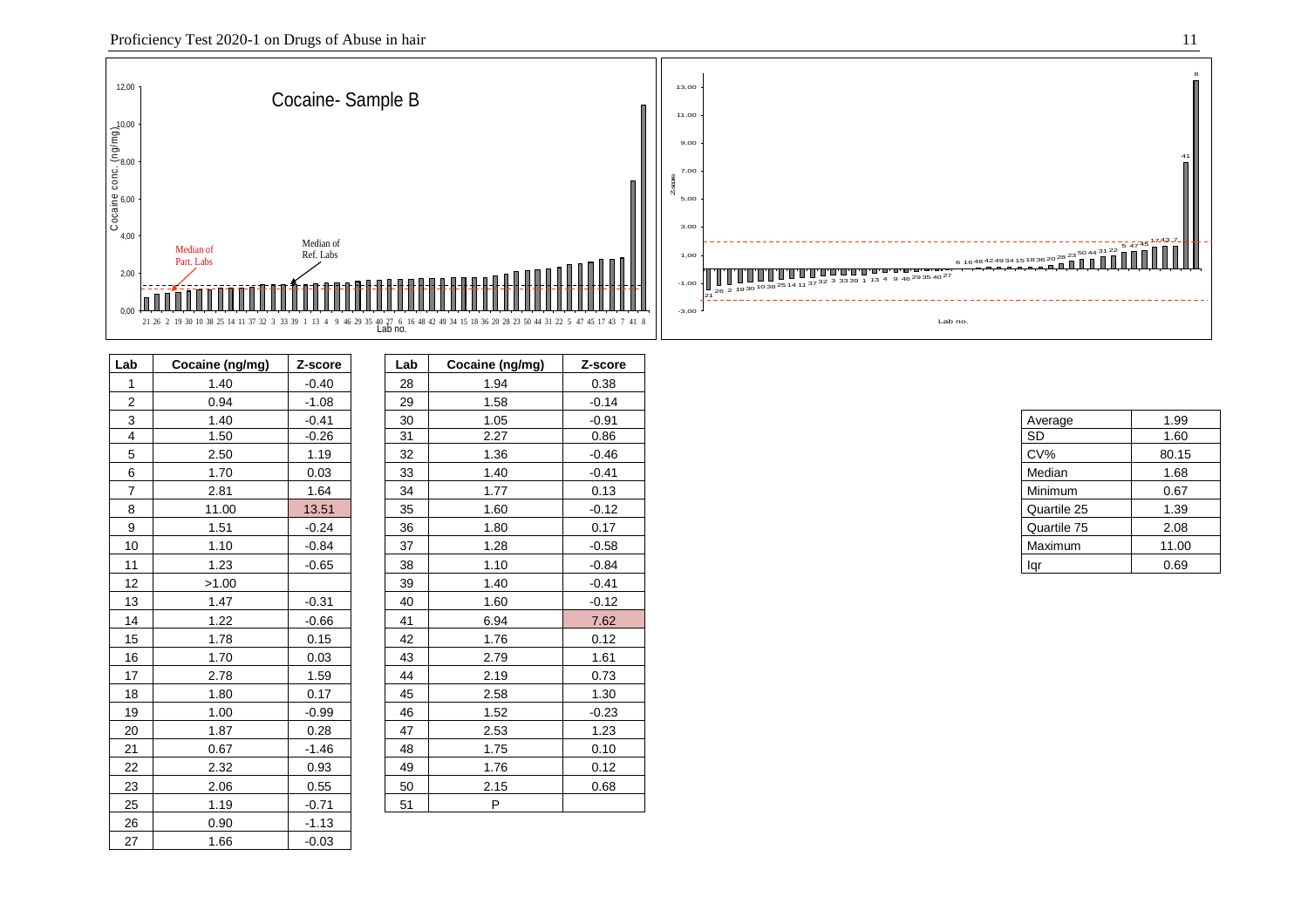![](_page_11_Figure_0.jpeg)

14

 $27\frac{41}{11}$   $17$ 

| werage             | 2.63  |
|--------------------|-------|
| SD                 | 0.70  |
| XV%                | 26.64 |
| Aedian             | 2.50  |
| linimum            | 1.39  |
| <b>Quartile 25</b> | 2.10  |
| Quartile 75        | 3.18  |
| /laximum           | 4.40  |
| qr                 | 1.08  |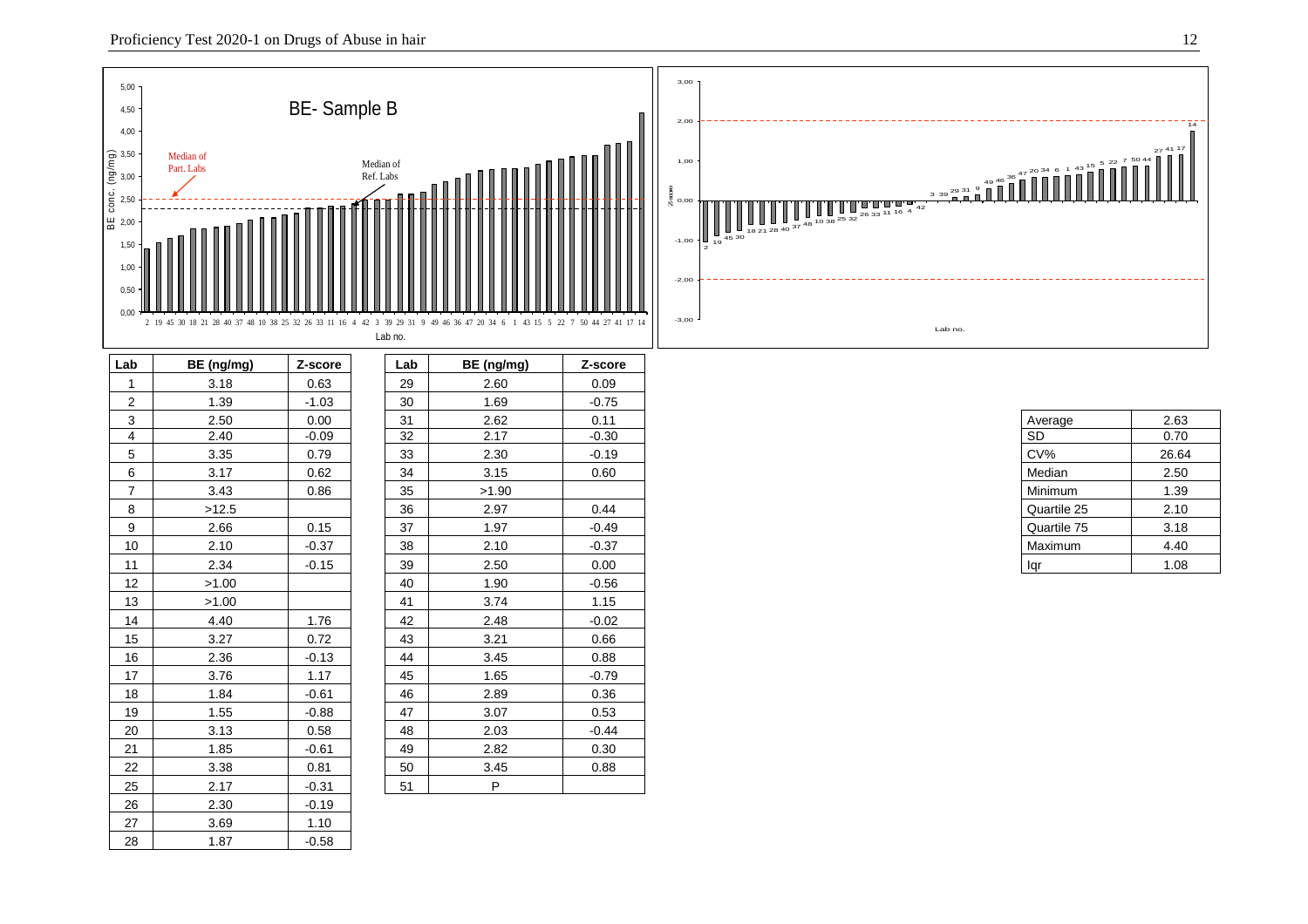![](_page_12_Figure_1.jpeg)

| Lab            | Amphetamine (ng/mg) | Z-score | Lab | Amphetamine (ng/mg) | Z-score |
|----------------|---------------------|---------|-----|---------------------|---------|
| $\mathbf{1}$   | 1.02                | 0.01    | 28  | 1.20                | 0.82    |
| $\overline{2}$ | 1.21                | 0.86    | 29  | 1.02                | 0.00    |
| 3              | 1.00                | $-0.09$ | 30  | 0.70                | $-1.45$ |
| 4              | 0.62                | $-1.82$ | 31  | 0.97                | $-0.23$ |
| 5              | 1.36                | 1.55    | 32  | 1.05                | 0.13    |
| 6              | 1.04                | 0.09    | 33  | 1.00                | $-0.09$ |
| $\overline{7}$ | 1.20                | 0.82    | 34  | 1.24                | 1.01    |
| 8              | 0.19                | $-3.77$ | 36  | 1.55                | 2.41    |
| 9              | 1.14                | 0.55    | 37  | 1.21                | 0.86    |
| 10             | 0.80                | $-1.00$ | 38  | 1.00                | $-0.09$ |
| 11             | 1.12                | 0.45    | 39  | 0.83                | $-0.86$ |
| 12             | 0.81                | $-0.95$ | 40  | 1.00                | $-0.09$ |
| 13             | 0.97                | $-0.23$ | 41  | N                   |         |
| 14             | 1.01                | $-0.03$ | 42  | ${\sf N}$           |         |
| 15             | 1.14                | 0.54    | 43  | 1.28                | 1.18    |
| 16             | 1.00                | $-0.09$ | 44  | 1.00                | $-0.11$ |
| 17             | 0.17                | $-3.86$ | 45  | 1.19                | 0.77    |
| 18             | 1.03                | 0.05    | 46  | 1.17                | 0.68    |
| 19             | 0.40                | $-2.82$ | 47  | 1.17                | 0.68    |
| 21             | 0.79                | $-1.06$ | 48  | 1.14                | 0.55    |
| 22             | 1.02                | 0.02    | 49  | 0.96                | $-0.27$ |
| 23             | 1.19                | 0.77    | 50  | 0.88                | $-0.64$ |
| 24             | 0.64                | $-1.73$ | 51  | P                   |         |
| 25             | 1.65                | 2.84    |     |                     |         |
| 26             | 1.50                | 2.18    |     |                     |         |
| 27             | 1.06                | 0.18    |     |                     |         |

| Lab | Amphetamine (ng/mg) | Z-score |
|-----|---------------------|---------|
| 28  | 1.20                | 0.82    |
| 29  | 1.02                | 0.00    |
| 30  | 0.70                | $-1.45$ |
| 31  | 0.97                | $-0.23$ |
| 32  | 1.05                | 0.13    |
| 33  | 1.00                | $-0.09$ |
| 34  | 1.24                | 1.01    |
| 36  | 1.55                | 2.41    |
| 37  | 1.21                | 0.86    |
| 38  | 1.00                | $-0.09$ |
| 39  | 0.83                | $-0.86$ |
| 40  | 1.00                | $-0.09$ |
| 41  | N                   |         |
| 42  | N                   |         |
| 43  | 1.28                | 1.18    |
| 44  | 1.00                | $-0.11$ |
| 45  | 1.19                | 0.77    |
| 46  | 1.17                | 0.68    |
| 47  | 1.17                | 0.68    |
| 48  | 1.14                | 0.55    |
| 49  | 0.96                | $-0.27$ |
| 50  | 0.88                | $-0.64$ |
| 51  | P                   |         |

| Average     | 1.01  |
|-------------|-------|
| <b>SD</b>   | 0.29  |
| CV%         | 28.52 |
| Median      | 1.02  |
| Minimum     | 0.17  |
| Quartile 25 | 0.96  |
| Quartile 75 | 1.19  |
| Maximum     | 1.65  |
|             | 0.22  |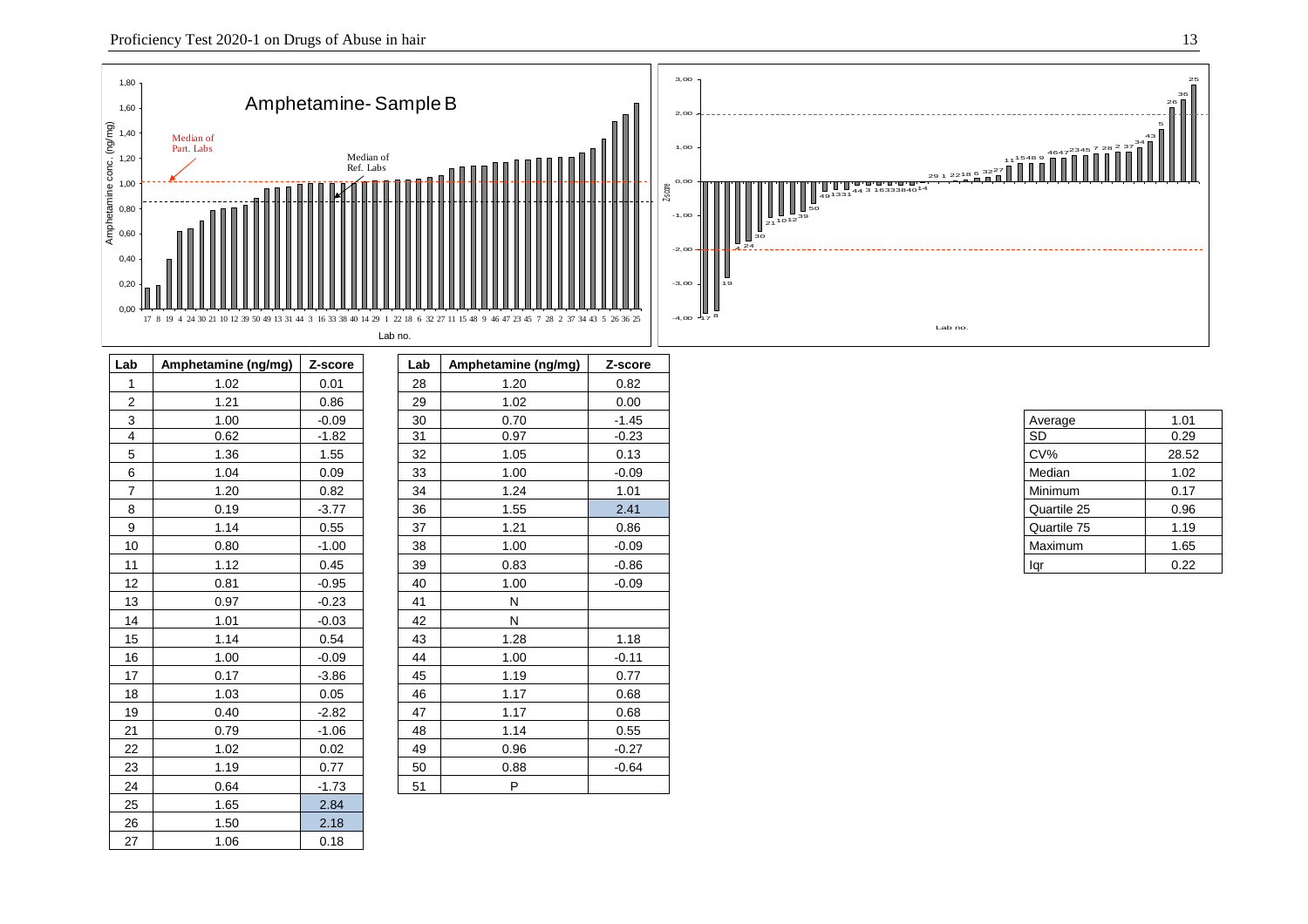![](_page_13_Figure_2.jpeg)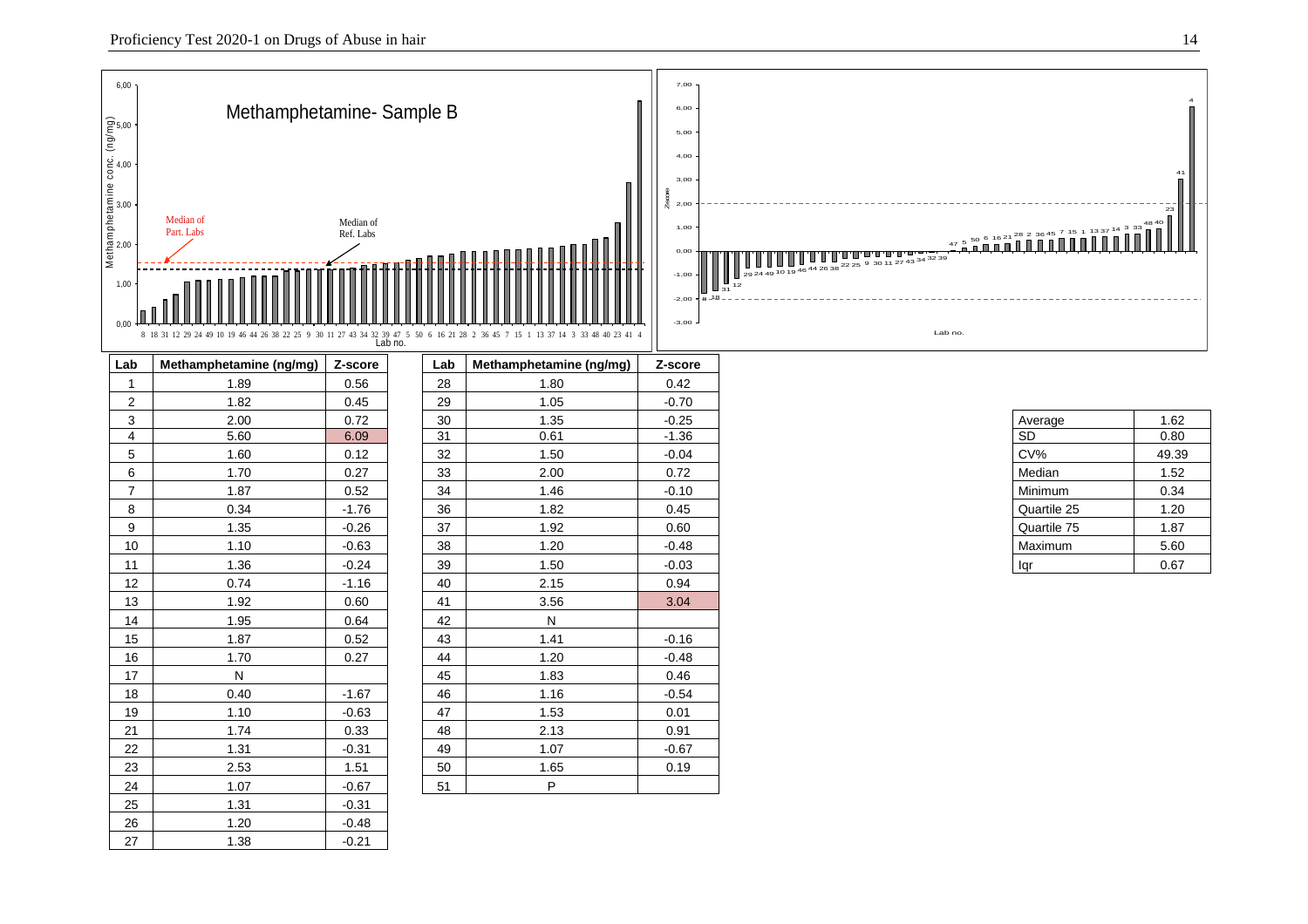![](_page_14_Figure_2.jpeg)

| Lab            | MDMA (ng/mg) | Z-score | Lab | MDMA (ng/mg) | Z-score |
|----------------|--------------|---------|-----|--------------|---------|
| $\mathbf{1}$   | 0.19         | $-0.56$ | 28  | 0.40         | 1.17    |
| $\overline{2}$ | 0.25         | $-0.06$ | 29  | 0.35         | 0.75    |
| 3              | 0.27         | 0.08    | 30  | 0.25         | $-0.08$ |
| 4              | 0.18         | $-0.67$ | 31  | 0.31         | 0.42    |
| 5              | 0.34         | 0.67    | 32  | 0.13         | $-1.13$ |
| 6              | 0.20         | $-0.50$ | 33  | 0.22         | $-0.33$ |
| $\overline{7}$ | 0.44         | 1.50    | 34  | 0.35         | 0.71    |
| 8              | 0.11         | $-1.25$ | 36  | 0.32         | 0.53    |
| 9              | 0.17         | $-0.73$ | 37  | 0.23         | $-0.25$ |
| 10             | 0.14         | $-1.00$ | 38  | N            |         |
| 11             | 0.15         | $-0.92$ | 39  | 0.17         | $-0.75$ |
| 12             | 0.27         | 0.08    | 40  | 0.42         | 1.33    |
| 13             | N            |         | 41  | 0.28         | 0.17    |
| 14             | 0.18         | $-0.64$ | 42  | N            |         |
| 15             | 0.30         | 0.35    | 43  | 0.34         | 0.67    |
| 16             | 0.20         | $-0.50$ | 44  | 0.31         | 0.44    |
| 17             | 0.12         | $-1.17$ | 45  | 0.30         | 0.33    |
| 18             | 0.27         | 0.05    | 46  | 0.32         | 0.50    |
| 19             | 0.20         | $-0.50$ | 47  | 0.29         | 0.28    |
| 21             | 0.17         | $-0.76$ | 48  | 0.34         | 0.67    |
| 22             | 0.29         | 0.25    | 49  | 0.26         | 0.00    |
| 23             | 0.58         | 2.67    | 50  | 0.24         | $-0.17$ |
| 24             | 0.25         | $-0.08$ | 51  | U            |         |
| 25             | 0.15         | $-0.92$ |     |              |         |
| 26             | 0.20         | $-0.50$ |     |              |         |
| 27             | 0.26         | 0.03    |     |              |         |

| Lab | MDMA (ng/mg) | Z-score |
|-----|--------------|---------|
| 28  | 0.40         | 1.17    |
| 29  | 0.35         | 0.75    |
| 30  | 0.25         | $-0.08$ |
| 31  | 0.31         | 0.42    |
| 32  | 0.13         | $-1.13$ |
| 33  | 0.22         | $-0.33$ |
| 34  | 0.35         | 0.71    |
| 36  | 0.32         | 0.53    |
| 37  | 0.23         | $-0.25$ |
| 38  | N            |         |
| 39  | 0.17         | $-0.75$ |
| 40  | 0.42         | 1.33    |
| 41  | 0.28         | 0.17    |
| 42  | N            |         |
| 43  | 0.34         | 0.67    |
| 44  | 0.31         | 0.44    |
| 45  | 0.30         | 0.33    |
| 46  | 0.32         | 0.50    |
| 47  | 0.29         | 0.28    |
| 48  | 0.34         | 0.67    |
| 49  | 0.26         | 0.00    |
| 50  | 0.24         | $-0.17$ |
| 51  | U            |         |
|     |              |         |

| Average     | 0.26  |
|-------------|-------|
| SD          | 0.09  |
| CV%         | 35.78 |
| Median      | 0.26  |
| Minimum     | 0.11  |
| Quartile 25 | 0.19  |
| Quartile 75 | 0.31  |
| Maximum     | 0.58  |
| ar          | 0.12  |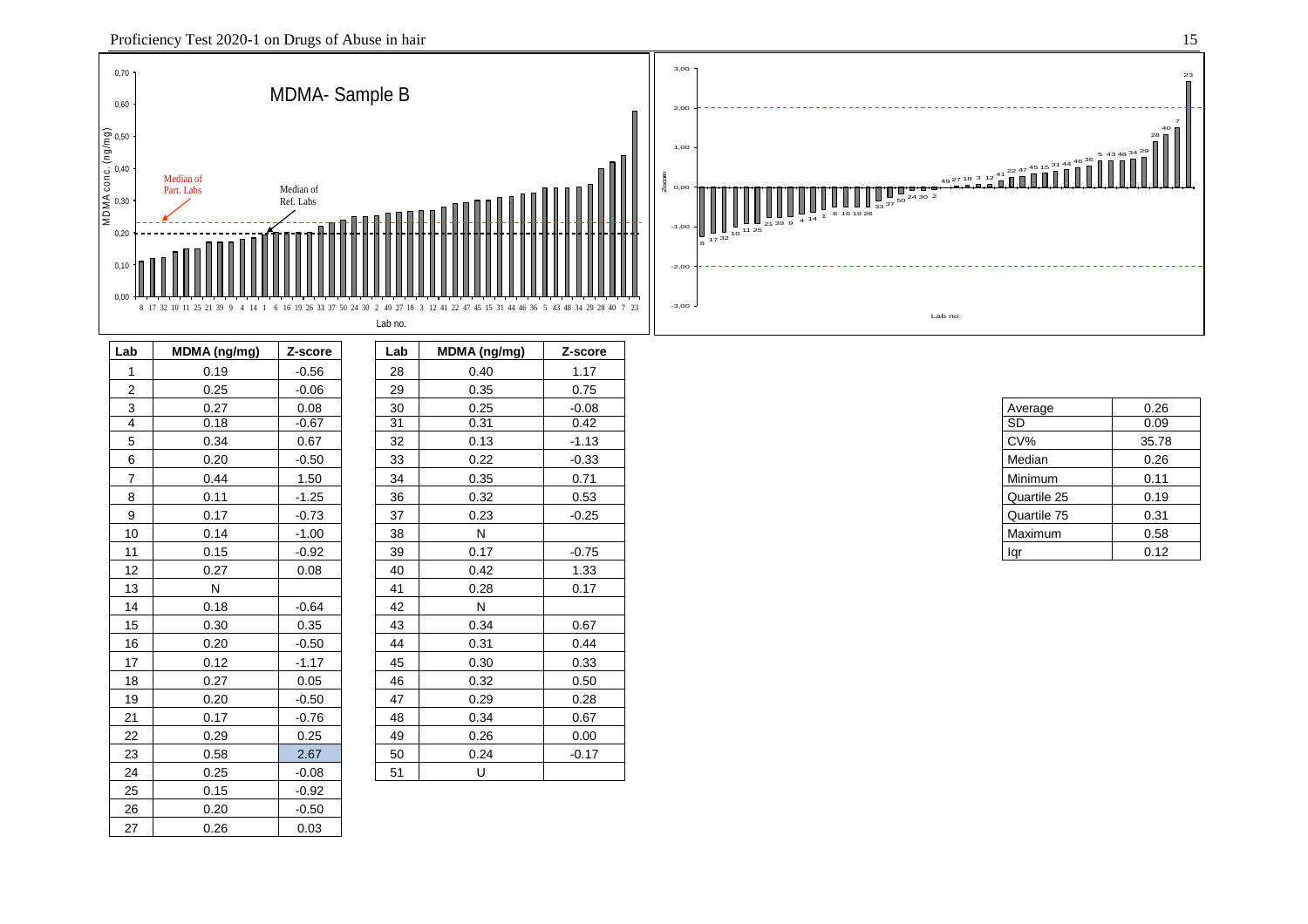![](_page_15_Figure_1.jpeg)

![](_page_15_Figure_2.jpeg)

| .ab | THC (ng/mg) | Z-score |
|-----|-------------|---------|
| 37  | 0.06        | $-0.60$ |
| 38  | 0.07        | $-0.25$ |
| 39  | 0.07        | $-0.25$ |
| 40  | 0.06        | $-0.50$ |
| 41  | 0.18        | 2.50    |
| 42  | 0.05        | $-0.75$ |
| 43  | 0.13        | 1.20    |
| 46  | < 0.05      |         |
| 48  | 0.22        | 3.50    |
| 49  | 0.04        | $-1.03$ |
| 50  | 0.23        | 3.75    |
| 51  | Ù           |         |

| Average     | 0.09  |  |  |  |  |
|-------------|-------|--|--|--|--|
| SD          | 0.05  |  |  |  |  |
| CV%         | 54.66 |  |  |  |  |
| Median      | 0.08  |  |  |  |  |
| Minimum     | 0.03  |  |  |  |  |
| Quartile 25 | 0.06  |  |  |  |  |
| Quartile 75 | 0.09  |  |  |  |  |
| Maximum     | 0.23  |  |  |  |  |
| ar          | 0.04  |  |  |  |  |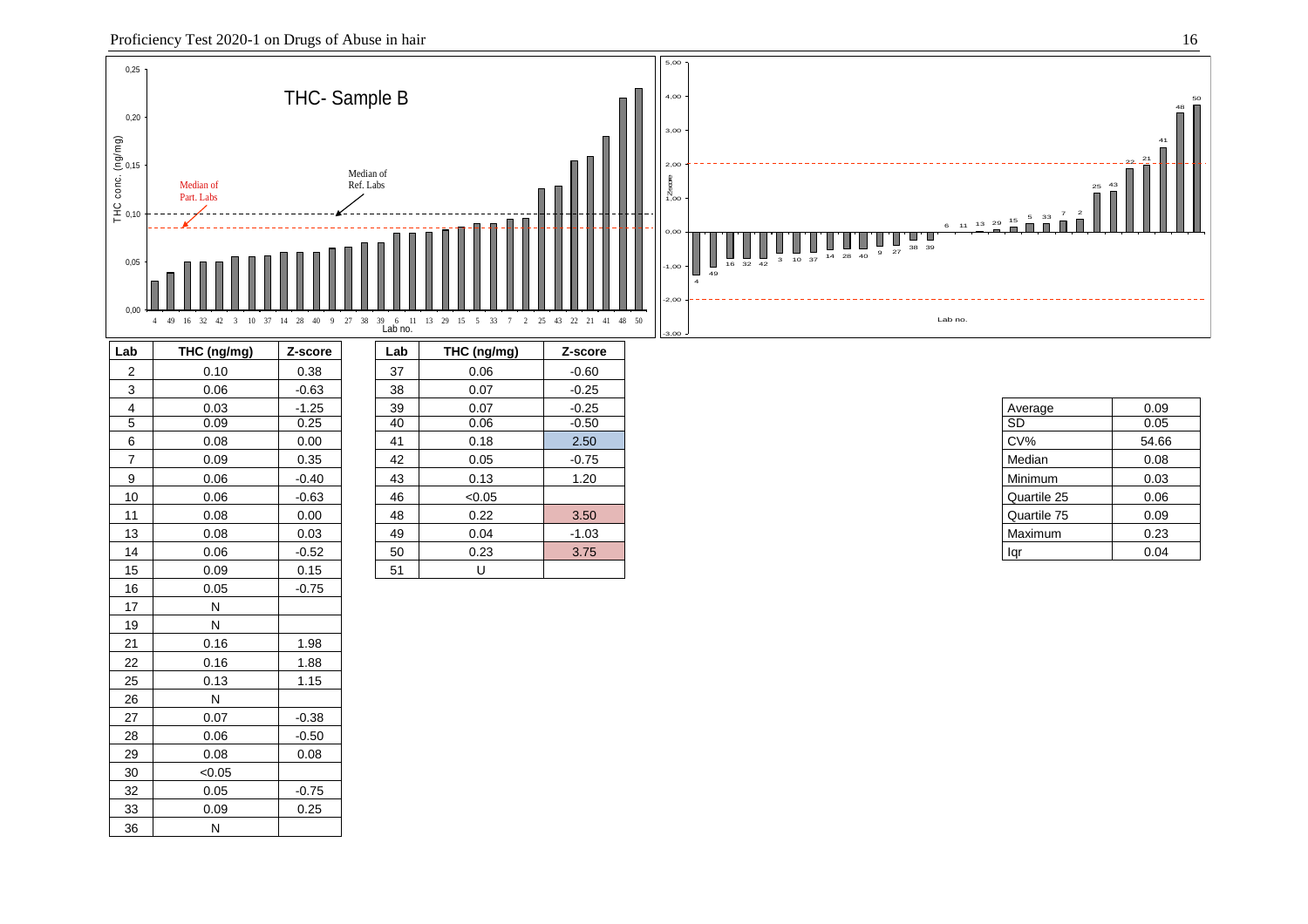![](_page_16_Figure_1.jpeg)

| Lab            | THC-COOH (pg/mg) | Z-score |
|----------------|------------------|---------|
| 2              | 0.24             | $-0.33$ |
| 6              | 0.18             | $-0.62$ |
| $\overline{7}$ | < 1.00           |         |
| 10             | 0.31             | 0.00    |
| 11             | < 0.50           |         |
| 16             | N                |         |
| 24             | N                |         |
| 29             | 0.38             | 0.33    |
| 30             | < 0.16           |         |
| 31             | 0.76             | 2.14    |
| 37             | N                |         |
| 38             | N                |         |
| 40             | 0.20             | $-0.52$ |
| 41             | N                |         |
| 49             | 0.48             | 0.81    |
| 51             | U                |         |

| Average     | 0.36  |  |  |  |  |  |
|-------------|-------|--|--|--|--|--|
| <b>SD</b>   | 0.19  |  |  |  |  |  |
| CV%         | 51.83 |  |  |  |  |  |
| Median      | 0.31  |  |  |  |  |  |
| Minimum     | 0.18  |  |  |  |  |  |
| Quartile 25 | 0.22  |  |  |  |  |  |
| Quartile 75 | 0.43  |  |  |  |  |  |
| Maximum     | 0.76  |  |  |  |  |  |
| ar          | 0.21  |  |  |  |  |  |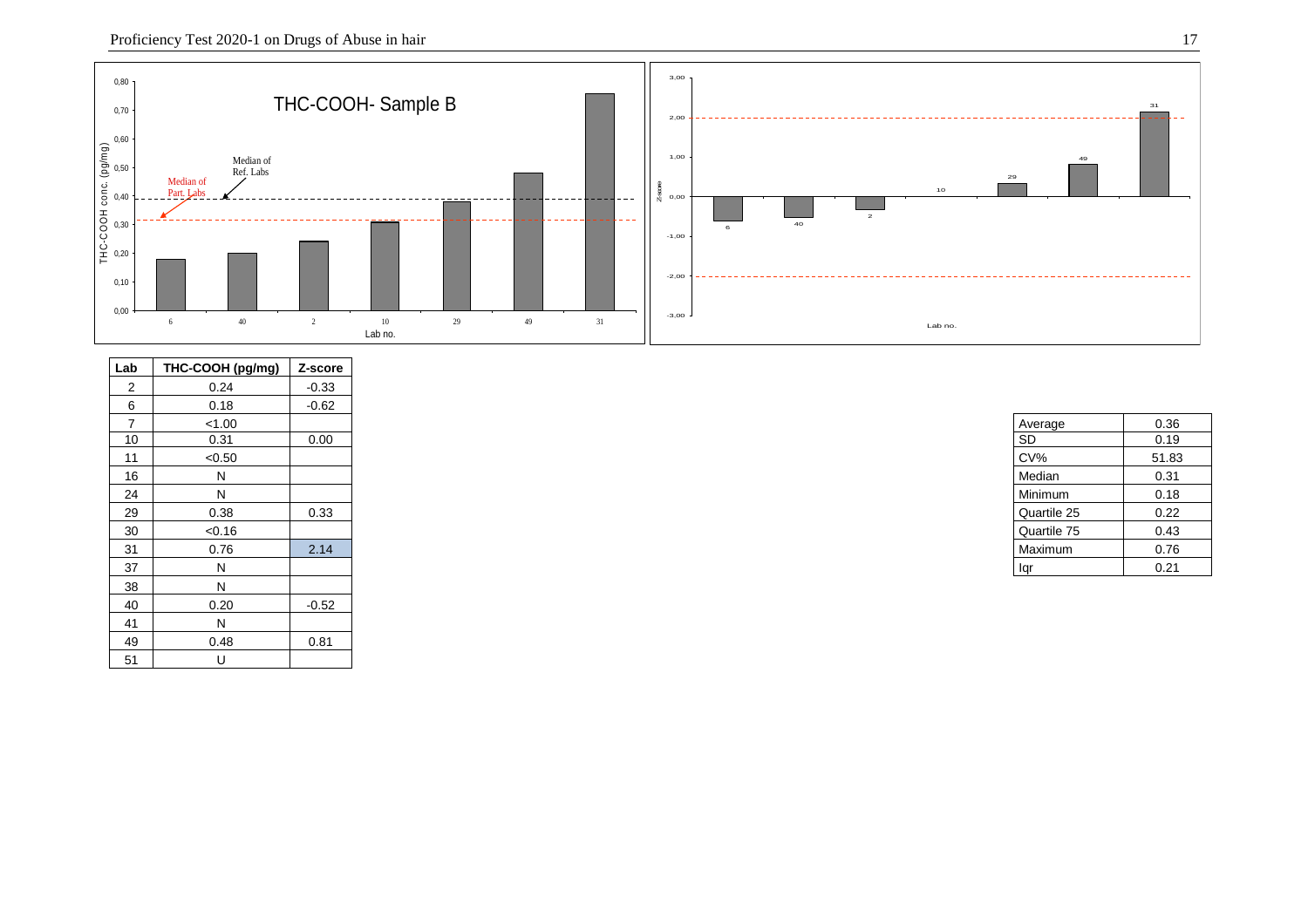30 0.10 0.00 32 0.07 -0.73

![](_page_17_Figure_1.jpeg)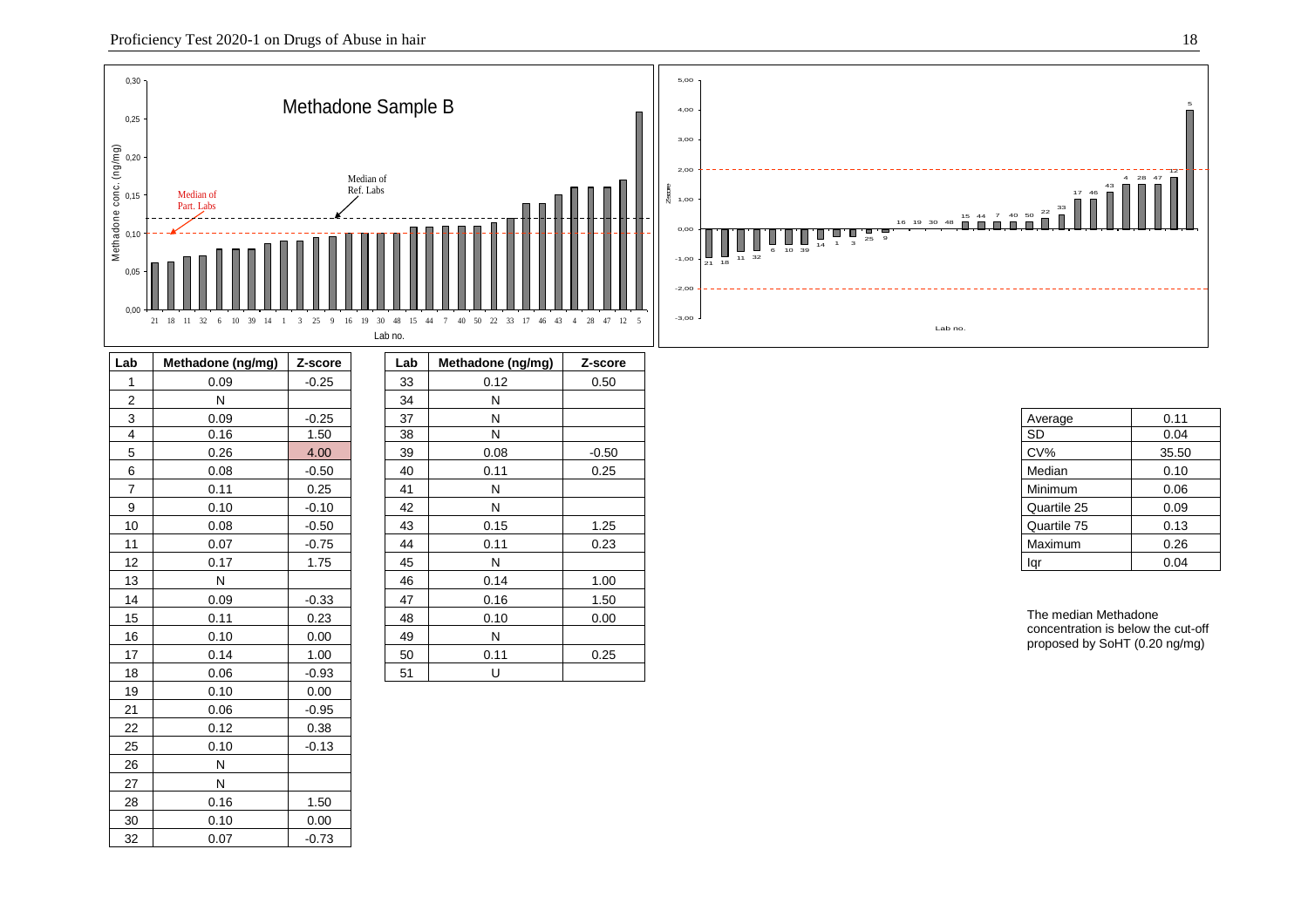![](_page_18_Figure_1.jpeg)

| Lab            | MAM (ng/mg) | Z-score | Lab | MAM (ng/mg) | Z-score |  |  |                 |  |
|----------------|-------------|---------|-----|-------------|---------|--|--|-----------------|--|
| $\overline{1}$ | >1.00       |         | 27  | 11.10       | 0.33    |  |  |                 |  |
| $\overline{2}$ | 10.99       | 0.30    | 28  | 11.00       | 0.30    |  |  |                 |  |
| 3              | 8.60        | $-0.36$ | 29  | 5.85        | $-1.11$ |  |  | Average         |  |
| $\overline{4}$ | 6.10        | $-1.05$ | 30  | 7.85        | $-0.56$ |  |  | $\overline{SD}$ |  |
| 5              | 14.20       | 1.18    | 31  | 10.17       | 0.07    |  |  | $CV\%$          |  |
| 6              | 10.10       | 0.06    | 32  | 7.24        | $-0.73$ |  |  | Median          |  |
| $\overline{7}$ | >2.00       |         | 33  | 9.90        | 0.00    |  |  | Minimum         |  |
| 8              | 4.30        | $-1.54$ | 34  | >5.00       |         |  |  | Quartile 25     |  |
| 9              | 9.93        | 0.01    | 36  | 9.81        | $-0.02$ |  |  | Quartile 75     |  |
| 10             | 6.20        | $-1.02$ | 37  | 7.90        | $-0.55$ |  |  | Maximum         |  |
| 11             | 4.50        | $-1.49$ | 38  | >5.00       |         |  |  | lqr             |  |
| 12             | >2.50       |         | 39  | >2.20       |         |  |  |                 |  |
| 13             | >5.00       |         | 40  | 8.86        | $-0.29$ |  |  |                 |  |
| 14             | 8.50        | $-0.39$ | 41  | 15.05       | 1.42    |  |  |                 |  |
| 15             | 10.46       | 0.15    | 42  | 16.26       | 1.75    |  |  |                 |  |
| 16             | 7.60        | $-0.63$ | 43  | 8.53        | $-0.38$ |  |  |                 |  |
| 17             | 10.66       | 0.21    | 44  | 9.98        | 0.02    |  |  |                 |  |
| 18             | >4.00       |         | 45  | 10.30       | 0.11    |  |  |                 |  |
| 19             | 7.00        | $-0.80$ | 46  | 11.74       | 0.51    |  |  |                 |  |
| 20             | 9.85        | $-0.01$ | 47  | 12.00       | 0.58    |  |  |                 |  |
| 21             | 4.95        | $-1.36$ | 48  | 11.70       | 0.50    |  |  |                 |  |
| 22             | 11.92       | 0.56    | 49  | 11.10       | 0.33    |  |  |                 |  |
| 23             | 6.34        | $-0.98$ | 50  | 12.90       | 0.83    |  |  |                 |  |
| 24             | 7.09        | $-0.77$ | 51  | P           |         |  |  |                 |  |
| 25             | >5.00       |         |     |             |         |  |  |                 |  |
| 26             | >5.00       |         |     |             |         |  |  |                 |  |

| Average     | 9.45  |  |  |  |  |  |
|-------------|-------|--|--|--|--|--|
| SD          | 2.74  |  |  |  |  |  |
| CV%         | 29.05 |  |  |  |  |  |
| Median      | 9.90  |  |  |  |  |  |
| Minimum     | 4.30  |  |  |  |  |  |
| Quartile 25 | 7.42  |  |  |  |  |  |
| Quartile 75 | 11.05 |  |  |  |  |  |
| Maximum     | 16.26 |  |  |  |  |  |
| a           | 3.63  |  |  |  |  |  |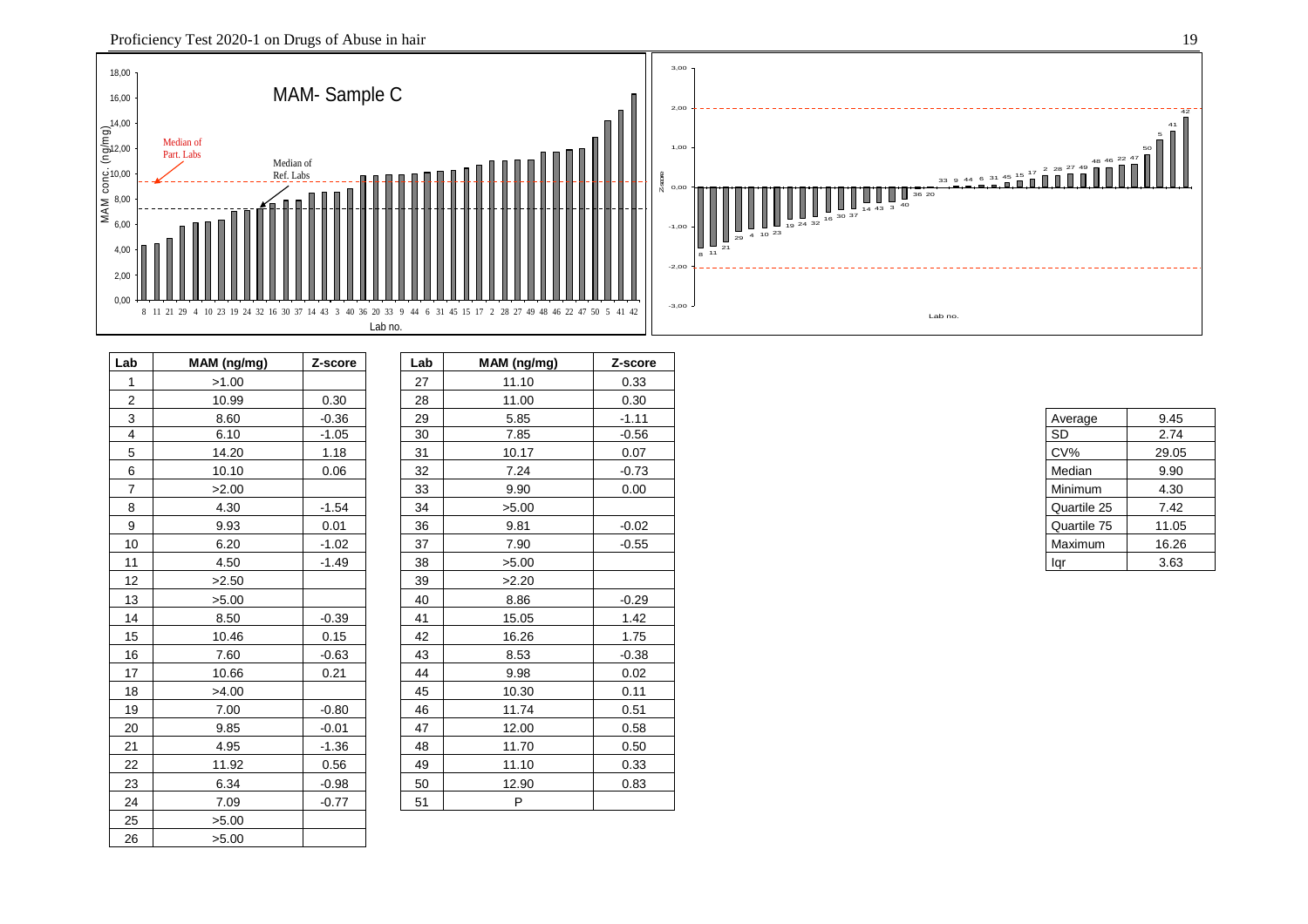![](_page_19_Figure_1.jpeg)

| Lab            | Morphine (ng/mg) | Z-score | Lab | Morphine (ng/mg) | Z-score |
|----------------|------------------|---------|-----|------------------|---------|
| $\mathbf{1}$   | 2.74             | 0.97    | 27  | 2.90             | 1.21    |
| $\overline{2}$ | 5.29             | 4.83    | 28  | 2.50             | 0.61    |
| $\mathbf{3}$   | 2.35             | 0.38    | 29  | 1.89             | $-0.32$ |
| 4              | 1.05             | $-1.59$ | 30  | 1.95             | $-0.23$ |
| 5              | 2.89             | 1.20    | 31  | 2.49             | 0.59    |
| 6              | 2.70             | 0.91    | 32  | 1.71             | $-0.59$ |
| $\overline{7}$ | 2.09             | $-0.02$ | 33  | 1.80             | $-0.45$ |
| 8              | 0.66             | $-2.18$ | 34  | 5.10             | 4.55    |
| 9              | 2.37             | 0.40    | 36  | 1.99             | $-0.17$ |
| 10             | 1.44             | $-1.00$ | 37  | 2.13             | 0.05    |
| 11             | 1.97             | $-0.20$ | 38  | 2.10             | 0.00    |
| 12             | 1.58             | $-0.79$ | 39  | 1.30             | $-1.21$ |
| 13             | 1.95             | $-0.22$ | 40  | 1.44             | $-1.00$ |
| 14             | 2.16             | 0.09    | 41  | 7.46             | 8.12    |
| 15             | 1.85             | $-0.39$ | 42  | 2.39             | 0.44    |
| 16             | 1.90             | $-0.30$ | 43  | 3.56             | 2.21    |
| 17             | 6.64             | 6.88    | 44  | 2.09             | $-0.01$ |
| 18             | 1.07             | $-1.56$ | 45  | 2.14             | 0.06    |
| 19             | 2.30             | 0.30    | 46  | 2.07             | $-0.05$ |
| 20             | 2.46             | 0.55    | 47  | 2.83             | 1.11    |
| 21             | 0.89             | $-1.83$ | 48  | 1.09             | $-1.53$ |
| 22             | 2.40             | 0.45    | 49  | 2.22             | 0.18    |
| 23             | 3.54             | 2.18    | 50  | 1.94             | $-0.24$ |
| 24             | 2.73             | 0.95    | 51  | P                |         |
| 25             | 2.07             | $-0.05$ |     |                  |         |
| 26             | 1.60             | $-0.76$ |     |                  |         |

| Average     | 2,40  |
|-------------|-------|
| SD          | 1,29  |
| CV%         | 53,57 |
| Median      | 2,10  |
| Minimum     | 0.66  |
| Quartile 25 | 1,85  |
| Quartile 75 | 2,50  |
| Maximum     | 7,46  |
|             | 0.66  |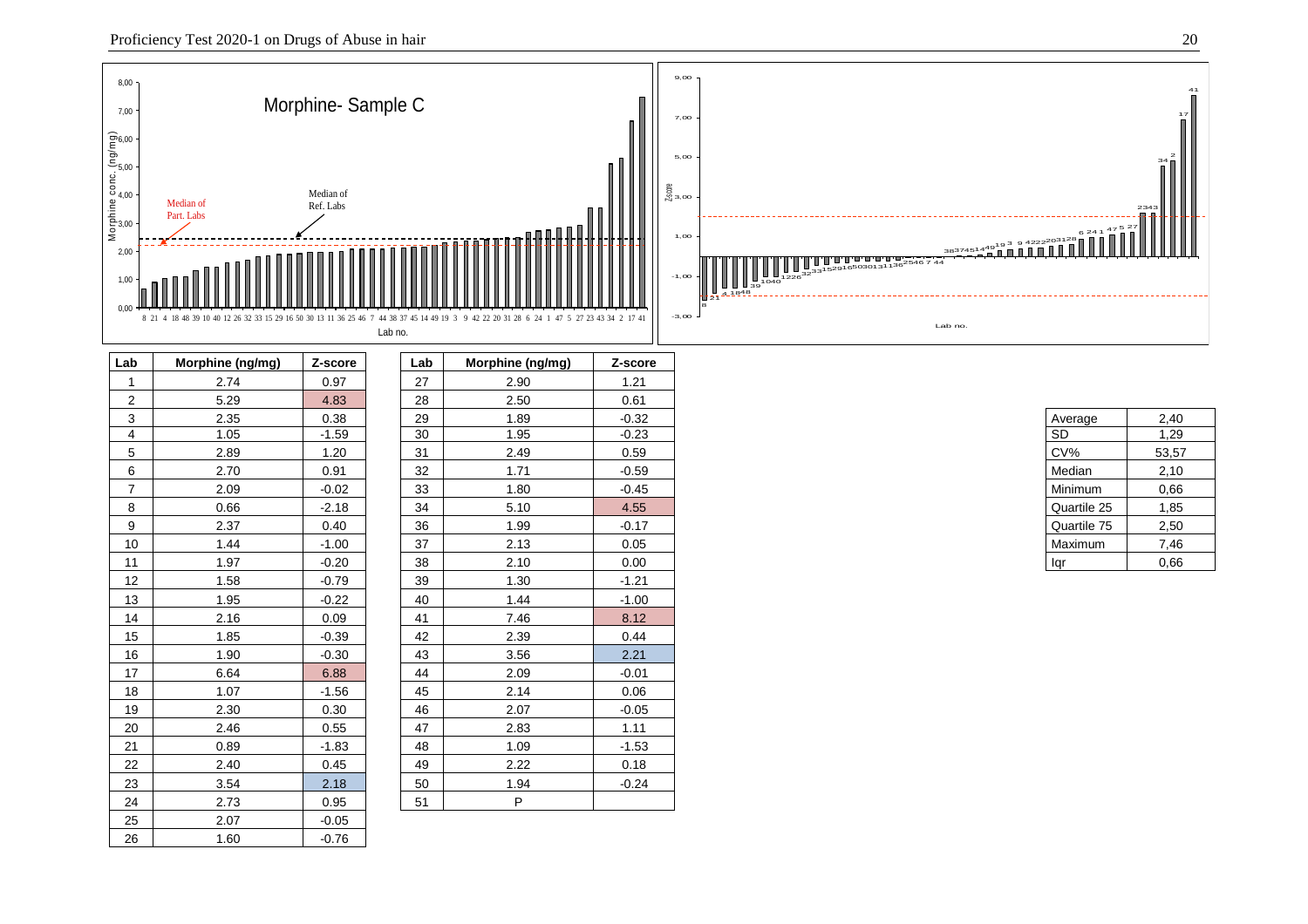![](_page_20_Figure_1.jpeg)

| Lab            | Codeine (ng/mg) | Z-score | Lab | Codeine (ng/mg) | Z-score |  |  |
|----------------|-----------------|---------|-----|-----------------|---------|--|--|
| $\mathbf{1}$   | 0.39            | $-0.35$ | 27  | 0.51            | 0.48    |  |  |
| $\overline{2}$ | 0.84            | 2.85    | 28  | 0.45            | 0.07    |  |  |
| 3              | 0.35            | $-0.64$ | 29  | 0.38            | $-0.46$ |  |  |
| $\overline{4}$ | 0.30            | $-1.00$ | 30  | 0.35            | $-0.64$ |  |  |
| 5              | 0.58            | 1.00    | 31  | 0.51            | 0.50    |  |  |
| 6              | 0.40            | $-0.29$ | 32  | 0.27            | $-1.25$ |  |  |
| $\overline{7}$ | 0.59            | 1.06    | 33  | 0.38            | $-0.43$ |  |  |
| 8              | N               |         | 34  | 0.57            | 0.96    |  |  |
| 9              | 0.44            | $-0.01$ | 36  | 0.37            | $-0.51$ |  |  |
| 10             | 0.34            | $-0.71$ | 37  | 0.35            | $-0.64$ |  |  |
| 11             | 0.56            | 0.86    | 38  | 0.05            | $-2.79$ |  |  |
| 12             | 0.47            | 0.21    | 39  | 0.31            | $-0.93$ |  |  |
| 13             | 0.36            | $-0.55$ | 40  | 0.48            | 0.29    |  |  |
| 14             | 0.40            | $-0.31$ | 41  | 1.82            | 9.86    |  |  |
| 15             | 0.48            | 0.29    | 42  | 0.50            | 0.43    |  |  |
| 16             | 0.50            | 0.43    | 43  | 0.56            | 0.86    |  |  |
| 17             | 1.41            | 6.93    | 44  | 0.45            | 0.07    |  |  |
| 18             | 0.52            | 0.54    | 45  | 0.37            | $-0.50$ |  |  |
| 19             | 0.20            | $-1.71$ | 46  | 0.43            | $-0.07$ |  |  |
| 20             | 0.42            | $-0.14$ | 47  | 0.62            | 1.29    |  |  |
| 21             | 0.15            | $-2.06$ | 48  | 0.88            | 3.14    |  |  |
| 22             | 0.44            | 0.00    | 49  | 0.41            | $-0.21$ |  |  |
| 23             | 0.77            | 2.36    | 50  | 0.45            | 0.07    |  |  |
| 24             | 0.47            | 0.21    | 51  | U               |         |  |  |
| 25             | 0.39            | $-0.36$ |     |                 |         |  |  |
| 26             | 0.23            | $-1.50$ |     |                 |         |  |  |

| Average     | 0.49  |
|-------------|-------|
| <b>SD</b>   | 0.28  |
| CV%         | 57.69 |
| Median      | 0.44  |
| Minimum     | 0.05  |
| Quartile 25 | 0.37  |
| Quartile 75 | 0.51  |
| Maximum     | 1.82  |
| lar         | 0.14  |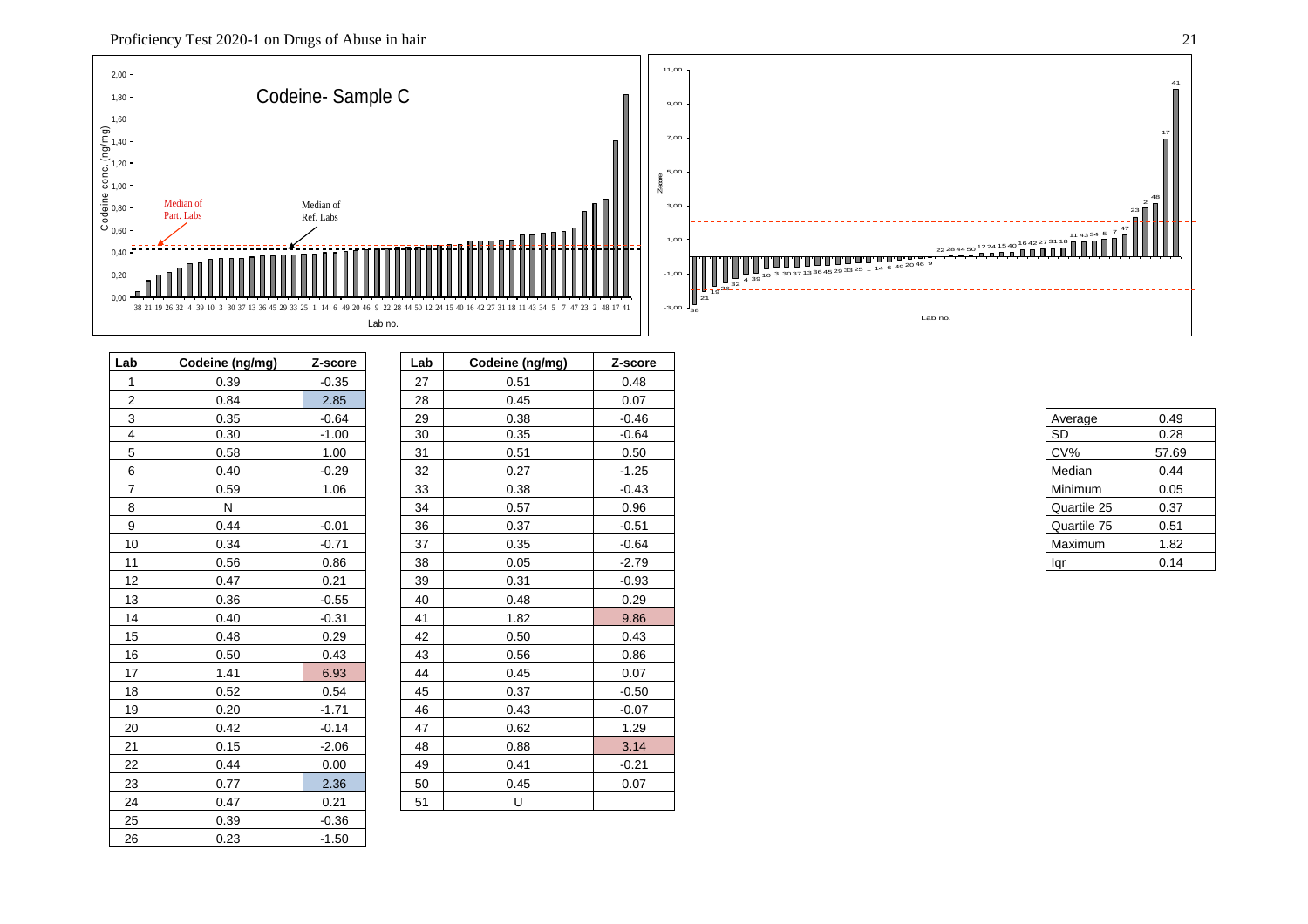![](_page_21_Figure_2.jpeg)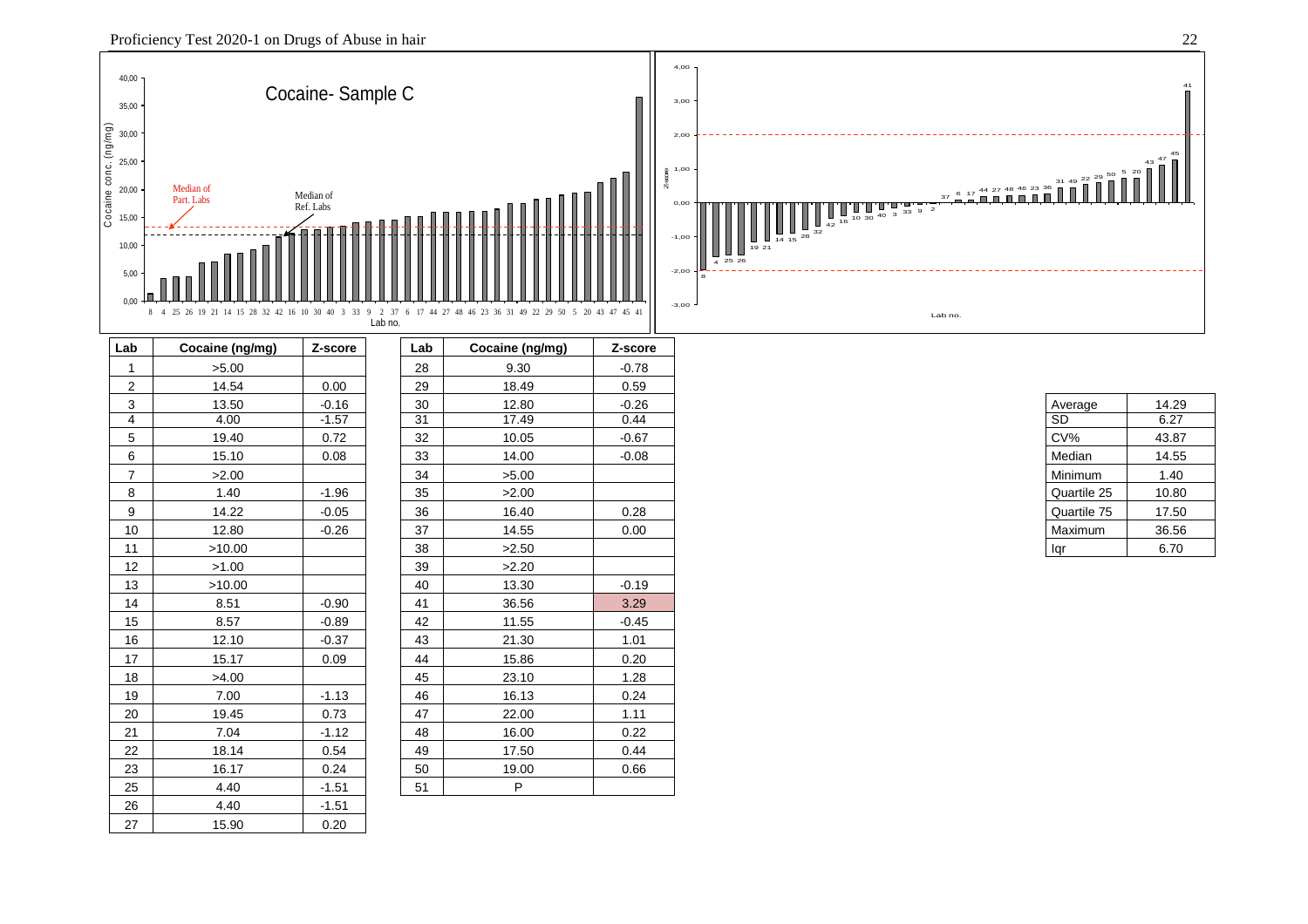8 28 45 32 19 30 40 2 31 16 47 48 9 6 44 14 37 10 33 46 21 15 29 5 43 17 27 42 22 41 50 20 49 3 Lab no. **Lab BE (ng/mg) Z-score Lab BE (ng/mg) Z-score** 1 | >5.00 | | | 29 | 21.25 | 0.29  $-1.19$ 2 **1** 16.17 **1 -0.87 1 30 1 -14.79 1 -1.19**  $-0.63$ 3 | 33.00 | 2.97 | | 31 | 17.21 | -0.63 | | Average | 19.21 4 >5.00 32 12.65 -1.68 SD 5.79 5 1 21.30 1 0.30 1 1 33 1 20.00 1 0.00 1 20.00 20.00 20.00 20.14 20.14 20.00 21:00 21:00 21:00 21:00 21:00 21:0 6 19.10 -0.20 34 >5.00 Median 19.99 7 >2.00 35 >2.00 Minimum 2.00 8 2.00 -4.11 36 >20.00 Quartile 25 17.34 9 | 18.57 | 0.32 | 37 | 19.97 | 0.00 | |Quartile 75 | 21.72 10 20.00 0.00 38 >5.00 Maximum 33.00 11 >10.00 39 >2.20 Iqr 4.38 12 | >1.00 | | | 40 | 15.40 | -1.05 13 >1.00 41 25.31 1.21 14 | 19.43 | 0.13 | | 42 | 22.49 | 0.57 | 15 20.82 0.19 43 21.30 0.30 16 1 -0.52 1 44 1 -0.33 1 -0.15  $-2.14$ 17 21.86 0.43 45 10.60 -2.14 18 >4.00 46 20.20 0.05 19 10 13.75 1 -1.42 1 47 1 -18.00 1 -0.45 20 **26.25 1.43 1.48 1.48 18.00** 1.45 21 20.64 0.15 49 26.80 1.55 22 24.87 1.11 50 26.20 1.42 25  $>5.00$   $\vert$  51 P  $26$   $>5.00$ 27 22.40 0.55 28 5.80 -3.24

| Average     | 19.21 |
|-------------|-------|
| SD          | 5.79  |
| CV%         | 30.14 |
| Median      | 19.99 |
| Minimum     | 2.00  |
| Quartile 25 | 17.34 |
| Quartile 75 | 21.72 |
| Maximum     | 33.00 |
| ar          | 4.38  |

| $35,00$ $-$<br>30,00                                                           | BE-Sample C                                                                                                                                                          | 3,00<br>2,00                                                                                                                                                                      |  |
|--------------------------------------------------------------------------------|----------------------------------------------------------------------------------------------------------------------------------------------------------------------|-----------------------------------------------------------------------------------------------------------------------------------------------------------------------------------|--|
| $\widehat{E}_{\text{S20,00}}^{(225,00)}$<br>  님 15,00<br>10,00<br>5,00<br>0,00 | Median of<br>Median of<br>Part. Labs<br>Ref. Labs<br>п<br>15 29 5 43 17 27 42 22 41 50 20 49 3<br>28 45 32 19 30<br>37<br>33<br>40<br>48<br>21<br>$2^{1}$<br>44<br>8 | 50 2<br>1,00<br>0,00<br>$\frac{1}{6}$ $\frac{1}{44}$ $\frac{1}{14}$ $\frac{37}{37}$<br>Ų<br>ш<br>$\frac{1}{16}$ 47 48<br>$-1,00$<br>$-2,00$<br>45<br>- 11<br>$-3,00$ J<br>Lab no. |  |
|                                                                                | Lab no.                                                                                                                                                              |                                                                                                                                                                                   |  |

пr

| Proficiency Test 2020-1 on Drugs of Abuse in hair |  |
|---------------------------------------------------|--|
|                                                   |  |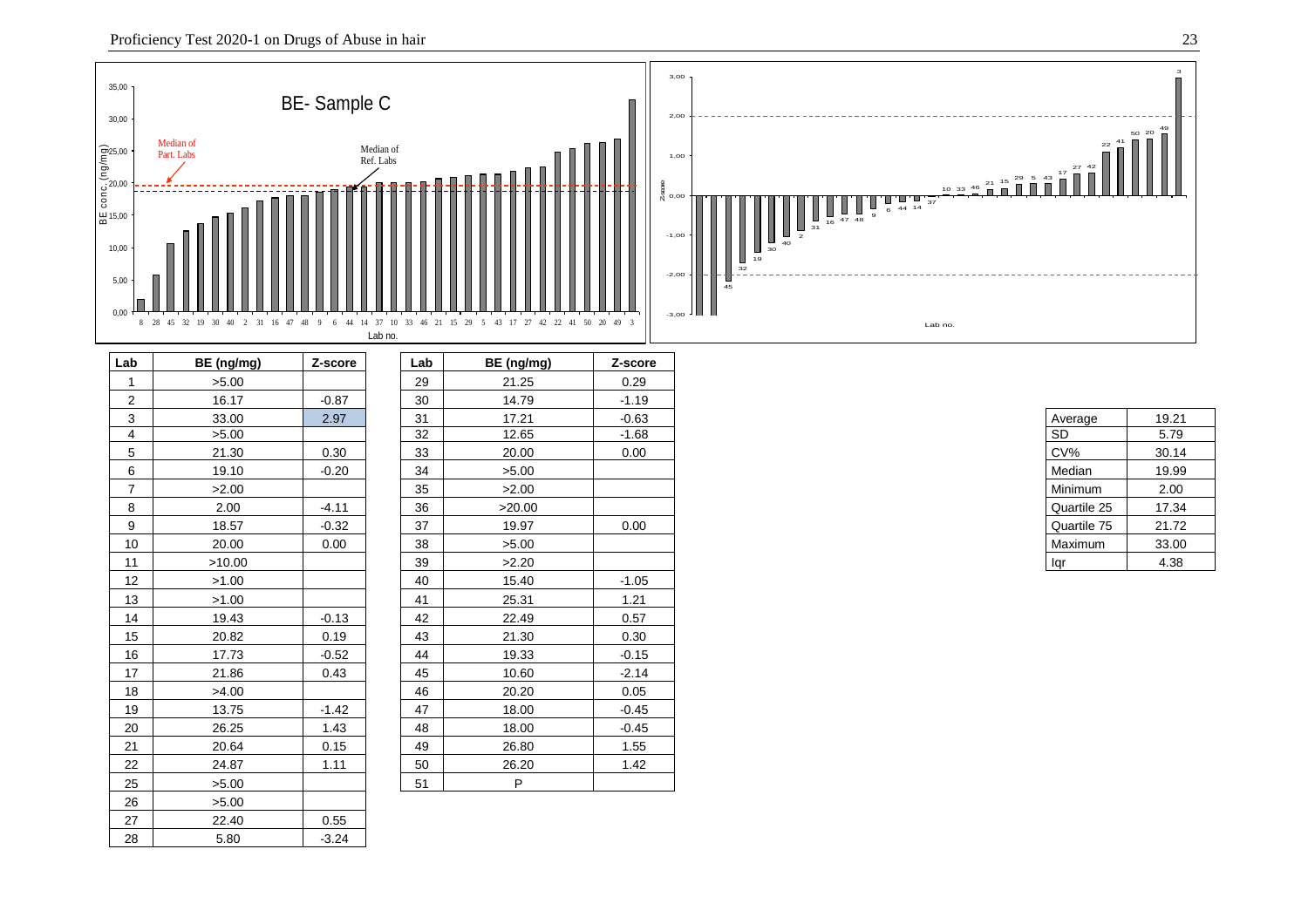19 N

26 N

 $30$   $\leq 0.05$ 

36 N

21 0.11 2.00 22 0.09 1.37 25 0.08 0.97

27 0.04 -0.30 28 0.05 0.00 29 0.06 0.33

32 0.03 -0.53 33 0.05 0.00

![](_page_23_Figure_1.jpeg)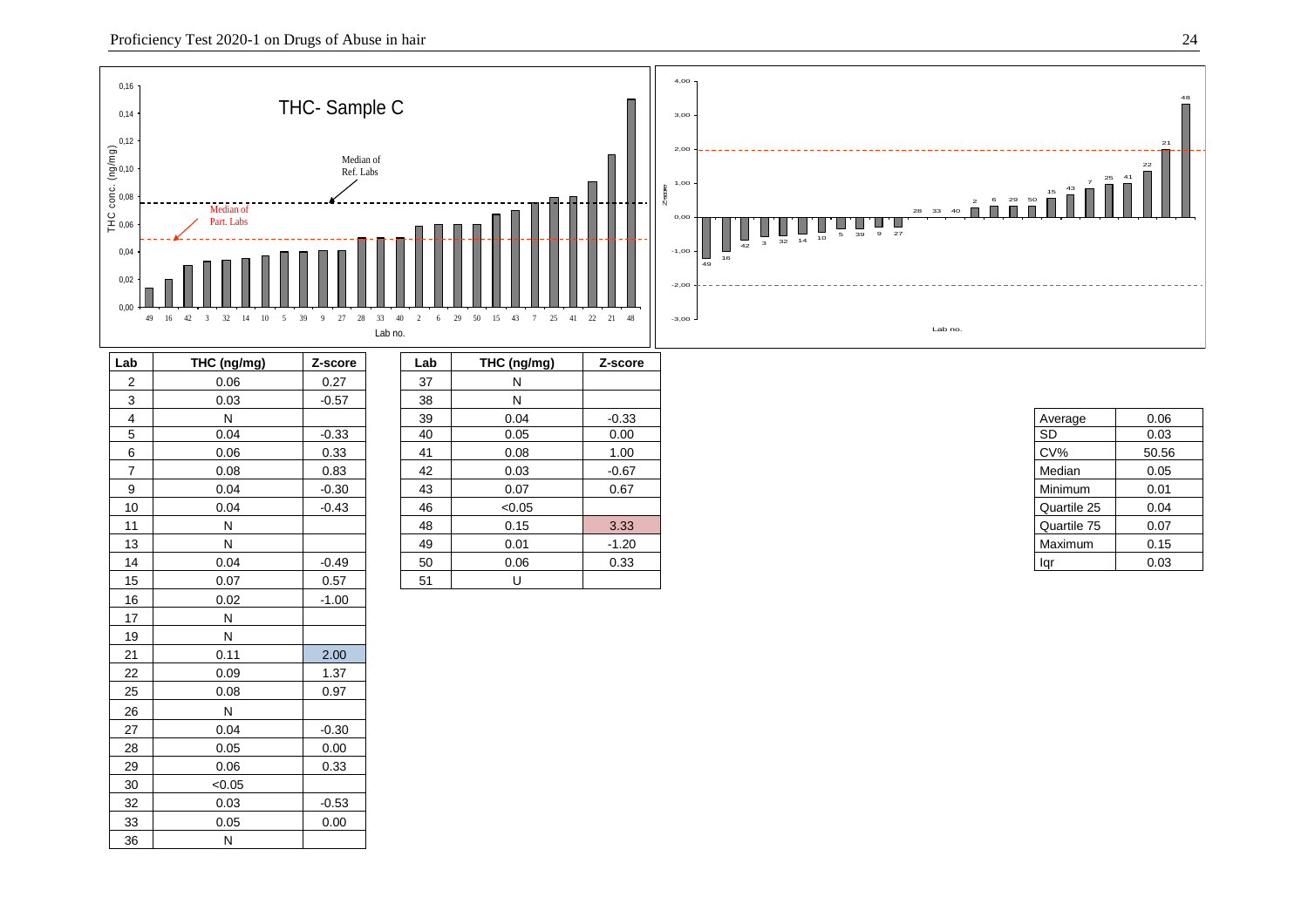![](_page_24_Figure_1.jpeg)

| Lab            | THC-COOH (pg/mg) | Z-score |
|----------------|------------------|---------|
| 2              | N                |         |
| 6              | 0.10             | $-1.80$ |
| $\overline{ }$ | < 1.00           |         |
| 10             | 0.25             | $-0.30$ |
| 11             | 1.80             | 15.20   |
| 16             | N                |         |
| 24             | N                |         |
| 29             | 0.21             | $-0.70$ |
| 30             | < 0.16           |         |
| 31             | 0.32             | 0.40    |
| 37             | N                |         |
| 38             | N                |         |
| 40             | N                |         |
| 41             | N                |         |
| 49             | 0.30             | 0.20    |
| 51             | N                |         |

| Average     | 0.50   |
|-------------|--------|
| <b>SD</b>   | 0.59   |
| CV%         | 118.23 |
| Median      | 0.28   |
| Minimum     | 0.10   |
| Quartile 25 | 0.22   |
| Quartile 75 | 0.32   |
| Maximum     | 1.80   |
|             | 0.10   |